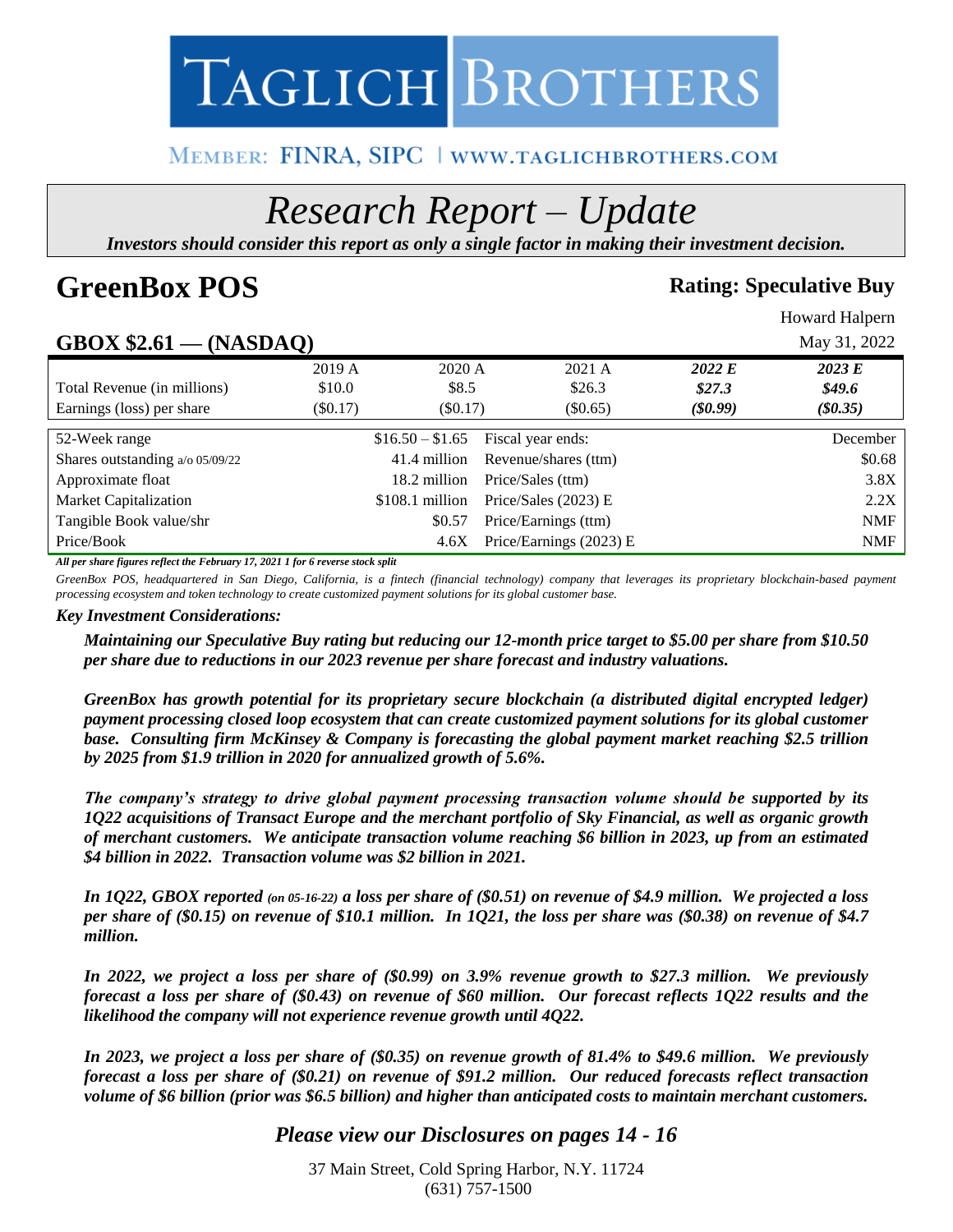#### *Appreciation Potential*

**Maintaining our Speculative Buy rating but reducing our 12-month price target to \$5.00 per share from \$10.50 per share due to reductions in our 2023 revenue per share forecast and industry valuations.** Our rating and price target reflect projected growth in payment processing transaction volume that should reach \$6 billion in 2023, up from an estimated \$4 billion in 2022 and nearly \$2 billion in 2021. Transaction volume growth should be driven by an expanded global customer base driven by organic growth and the integration of the 1Q22 acquisitions of Transact Europe Holdings and the merchant portfolio from Sky Financial.

**Our 12-month price target of \$5.00 per share implies shares could appreciate over 90% over the next twelve months.** According to finviz.com (as of 05/26/22), the average price-to-sales multiple for companies in the software infrastructure and credit service industries is 6X (prior was 7.2X), compared to GBOX's trailing price-to-sales multiple of 3.8X (prior was 6.6X). We anticipate investors are likely to accord GBOX a multiple approaching that of the industries given its forecasted revenue growth of 81.4% in 2023. We applied a price-to-sales multiple of 5.5X (prior was 7.2X) to our 2023 sales per share forecast of \$1.19 (prior 2022 forecast was \$2.10 per share), discounted for execution risk and potential dilution related to the company's \$100 million convertible debt offering (November 2021), to obtain a year-ahead price target of approximately \$5.00 per share.

GBOX's valuation improvement is contingent upon it consistently demonstrating quarterly revenue growth and narrowing of cash burn. In 2023, we forecast cash burn narrowing to \$4.9 million from an estimated \$18.9 million in 2022. In 2021, cash burn was \$5.5 million. In 2023, we forecast an operating profit of \$1.4 million compared to an estimated loss of \$14.2 million in 2022 (includes non-cash stock based compensation of zero and \$1.4 million, respectively, in 2023 and 2022).

#### *Overview*

GreenBox POS, headquartered in San Diego, California, is a financial technology (fintech) company that aims to leverage its proprietary secure blockchain (a distributed digital encrypted ledger) based payment processing ecosystem to create customized payment solutions for its global customer base. The company's technology solutions have been designed to enable its customers to have an end-to-end (closed loop) complete ecosystem that includes technologies that reduce fraud and improve the efficiency of handling large-scale commercial processing volumes for its customer base of global merchant clients.

Generating revenue from payment processing transaction volume is based on a percentage of each transaction's value and/or a fixed amount specified for each transaction. Revenue or transaction volume recognition occurs as the transaction or service is performed. The GreenBox platform enables transfers to take place instantaneously allowing the transaction experience to appear as an ordinary credit and/or debit card transaction to the consumer and merchant.

The company is continuing development of its COYNI stablecoin token (a class of cryptocurrency offering price stability and backed by a reserve asset) offering. COYNI will use the US dollar as its reserve asset and provide instant transaction settlement and the capability to reverse the transaction using GBOX's secure blockchain based payment processing ecosystem. A complete launch of COYNI should occur in 2022.

#### *Offerings*

#### Generation 3 (Gen3) Technology Platform

The key element to the company's Gen3 technology solution is its blockchain enabled settlement engine for financial transactions that enables increased speed and security in order to log immense volumes of immutable (unchanging overtime) transactional records in real time for tier-1 partners (see chart at right) globally. In 2020, the company

| $SIGNET^{m}$<br>A Brand of Hignistani Bank | <b>IServ</b>                    | Merrick Bank            | MetaBank <sup>®</sup> . | <b>VISA</b>            | ි vgs                           |
|--------------------------------------------|---------------------------------|-------------------------|-------------------------|------------------------|---------------------------------|
| E,<br>Checkbook                            | easypost.                       | $D\tilde{e}$ javoo"     | $\rightarrow$ giact     | Looker                 | $\mathbb{R}^{n}$<br>INNOVATIONS |
| NGO<br>CARD'                               | <b>ELLIPTIC</b>                 | Verisk<br>Financial G2  | Chargebacks911          | <i><b>PFILIDAY</b></i> | SendGrid                        |
| Charge                                     | <b><i><u></u></i></b> changelly | $\mathbf{\odot}$ twilio | <b>IRIS</b><br>CRM      | agreement <sup>7</sup> |                                 |

Taglich Brothers, Inc. processed transactions for approximately 4,000 customers in over twenty-five industries including the foreign

2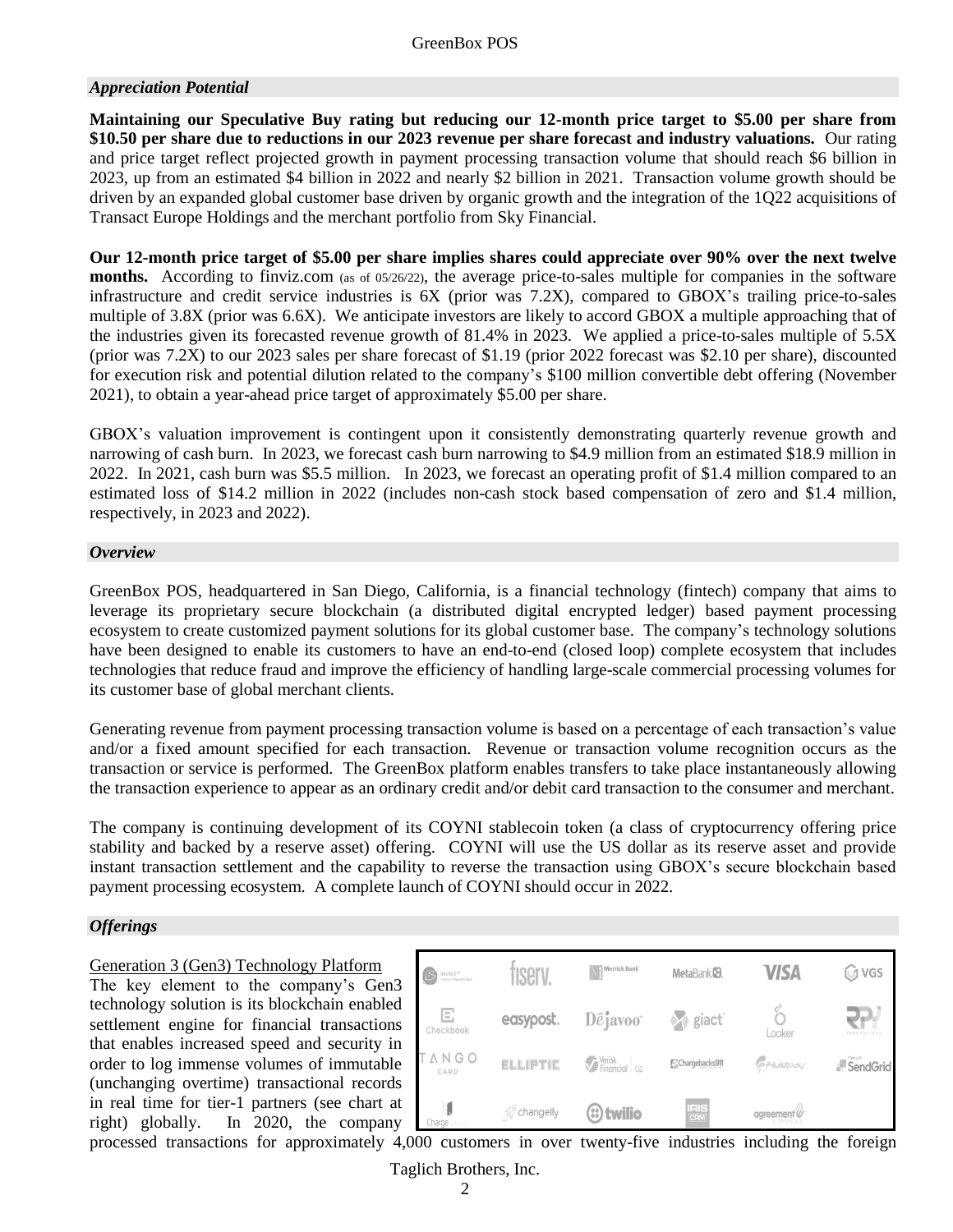exchange, retail, and e-commerce sectors. In 2021, transaction volume increased nearly 10-fold to \$2 billion from \$202 million in 2020.

The Gen3 platform includes a banking white label application, enhanced payment facilitation management technology, stablecoin support especially for the company's new COYNI offering, a new payment platform, and more advanced ledger secure token technology. The company's Gen3 technology platform was designed make onboarding, transactions, and off-boarding much easier than its prior payment processing transaction platform.

GreenBox anticipates that its Gen3 platform should enable it to accelerate customer onboarding, provide a new white label banking solution, blockchain provenance (place of origin), and be the foundation of the company's complete technology platform. The Gen3 platform has virtually unlimited scalability with the ability to handle billions of dollars of payment processing transaction volume annually. The Gen3 platform, partnerships, and acquisition should enable the company to enter new verticals such as cannabis and gaming.

#### COYNI

In October 2021, GreenBox introduced COYNI, a secure token technology that is part of an asset class called a smart contract or Stablecoin. Smart contracts are programs stored on a blockchain that run when predetermined conditions are met and are used to automate the execution of an agreement so contract participants can be immediately certain of the outcome, without any intermediary's involvement or time loss. Stablecoins are generally created (or minted) in exchange for fiat currency that an issuer receives from a user or third-party. To maintain a stable value relative to fiat currency, many stablecoins offer a promise or expectation that the coin can be redeemed at par upon request. While there are no standards regarding the composition of stablecoin reserve assets, COYNI will provide transfers that are equivalent to the value of the US dollar on a one-to-one ratio. The company has not and will never use derivative securities (such as treasury securities) to back the COYNI asset.

The COYNI offering is designed as a transactional stablecoin with intrinsic value attached to the US dollar, at lower fees and having an instant settlement using GBOX's blockchain based payment process technology ecosystem. The most important design aspect of COYNI is that a transaction can be reversed.

#### *Strategic Growth Initiatives*

#### Partnerships

The company's partnerships are helping to build a foundation and the ability to scale its Gen3 payment processing blockchain based technology platform, as well as assisting in the launch of its COYNI offering.

In April 2021, the company selected Signature Bank (the first FDIC-insured bank to launch a blockchain-based digital payments platform) as the bank to meet its smart-contract token infrastructure needs, and partnered with Armanio Auditors to obtain SOC-2 compliance (a compliance standard for service organizations, developed by the American Institute of CPAs that specifies how organizations should manage customer data), and Elliptic in order to implement anti-money laundering monitoring systems for crypto-assets. In May 2021, the company announced a partnership with isMedia in which GBOX will provide payment gateways and payment settlement solutions for the platform while isMedia develops the NFT (non-fungible token) platform user interface and user experience.

In 2021, GBOX joined Visa's fintech fast track program. This program and other program partners should enable GreenBox the ability to issue a co-branded Visa card and direct push-to-card payments.

In February 2022, GBOX announced it has entered into a licensing partnership with Cross River (a technology infrastructure provider offering embedded financial solutions). This partnership will assist in the launch of their first banking-as-a-service initiative.

#### Acquisitions

We anticipate transaction volume growth occurring through acquisitions of global customer portfolios and the subsequent onboarding to the company's Gen3 platform that will enable large scale transaction volume throughput, as well as organic growth of new merchant customers. In 2021, the company acquired ChargeSavvy and Northeast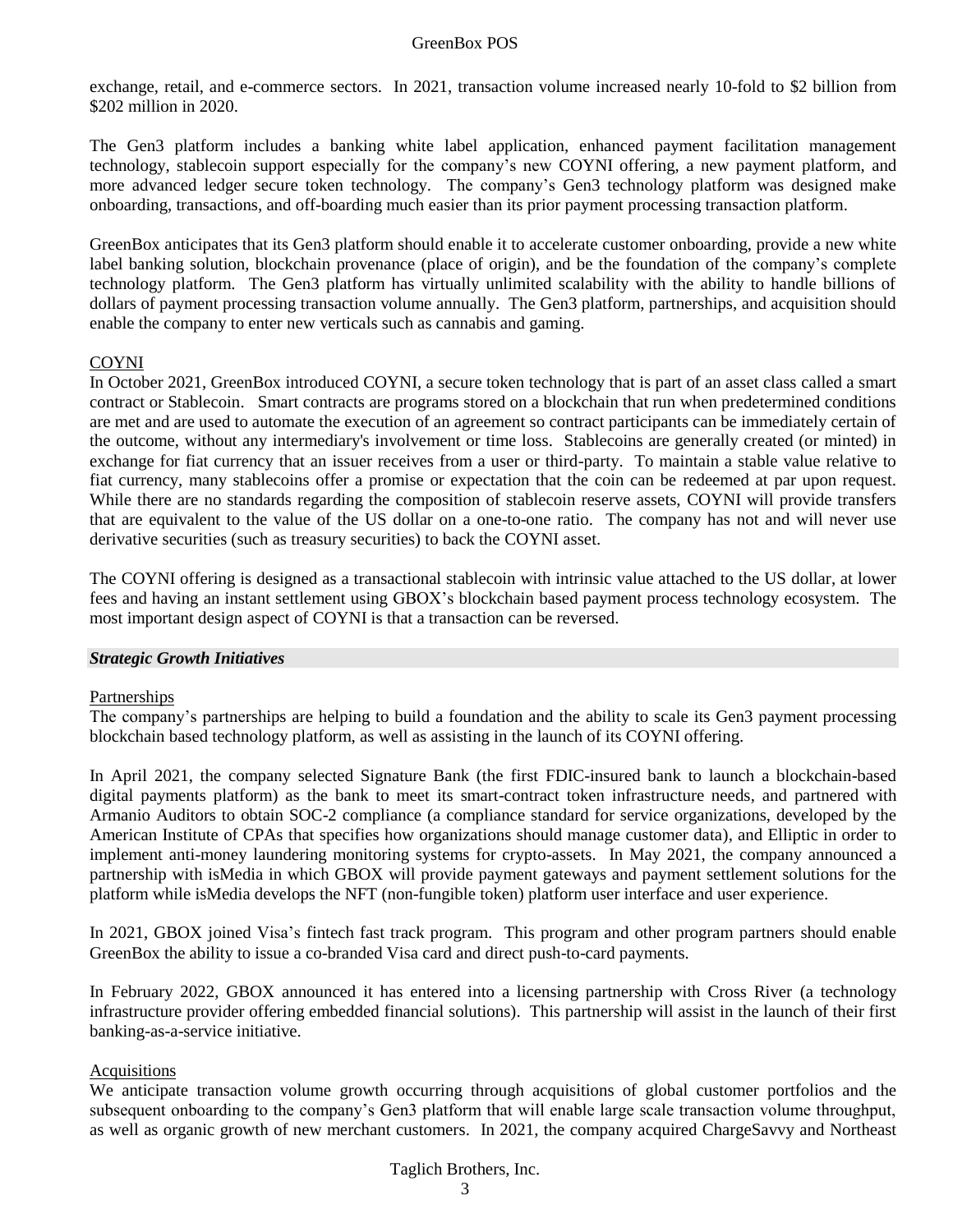Merchant Services. A key growth driver was the 2021 acquisition of Northeast Merchant Services that provided GBOX a merchant customer base, as well as a bank identification number (BIN). The BIN enables GBOX to act as an acquiring bank (a BIN helps merchants evaluate and assess their payment card transactions) that provides the ability to seamlessly onboard customers.

In 1Q22, the company completed the acquisitions of Roark Holdings, a United Kingdom based licensed payment institution, and Transact Europe, an EU regulated electronic money institution. It also acquired a portfolio of merchant accounts from Sky Financial.

#### Stablecoin

COYNI's operations should enhance GBOX's overall transaction volume, as well as its own revenue generating capability. In order to support the complete launch and future growth, the company will need to deposit custodial funds at Signature Bank. The company plans on adding COYNI users during 2022, with the only constraint being the amount of custodial capital being held at Signature Bank.

The company continues working towards launching a fully customized financial solution in order to support the entire island of American Samoa through its Territorial Bank (of American Samoa) which will be used as its first closed loop reference customer. Once the deployment occurs, GBOX's offerings (including COYNI) will support all the merchant services, peer-to-peer payments, electronic bank transfers, ATM, blockchain ledger, financial banking, card issuance, and banking related services within this territory.

#### *Projections*

#### *Basis of Forecast*

Supporting our forecast is the rapid increase in transaction volume on the company's blockchain technology payment platform that should reach an estimated \$6 billion in 2023, up from an estimated \$4 billion in 2022. In 2021, transaction volume was nearly \$2 billion. Our forecast reflects acquisitions completed in 2021 and 1Q22, as well as organic growth through the deployment of GBOX's Gen3 rapid scale payment processing platform. We anticipate transaction volume margin and gross margin to be significantly below our prior forecast. We forecast transaction volume margin averaging approximately 0.75% through 2023 compared to our prior forecast of 1.35% and gross margin averaging nearly 60% through 2023 compared to our prior forecast of 70%. The reduction in our margin forecasts reflect 1Q22 results.

We are not recording income tax expense since the company has federal tax loss carryforwards of \$19 million as of December 31, 2021.

#### Economy

In April 2022, the International Monetary Fund (IMF) revised its global economic growth estimates to an increase of 3.6% for 2022 and 2023, down from its January 2022 projection calling for 4.6% growth in 2022 and 3.8% growth in 2023. The downward revisions primarily reflect the economic damage from the war in Ukraine resulting in elevated inflation and rising interest rates.

The IMF revised its economic growth estimate for the US to an increase of 3.7% for 2022 and 2.3% for 2023. In January 2022, the IMF projected US economic growth of 4% and 2.6% for 2022 and 2023, respectively.

#### *Operations – 2022*

We project revenue increasing 3.9% to \$27.3 million (prior was \$60 million) from \$26.3 million in 2021. Our reduced forecast reflects 1Q22 results and significantly higher onboarding costs of merchant customers that reduce per transaction revenue on GBOX's Gen3 blockchain platform to approximately 0.68% (prior was 1.33%).

We forecast gross profit decreasing to \$14.8 million from \$16.9 million in 2021 due to gross margin contracting to 54.1% from 64.2%. Gross margin contraction reflects higher than previously anticipated fees paid to gateways, as well as an increase in commission payments to the independent sales organizations primarily in 1H22.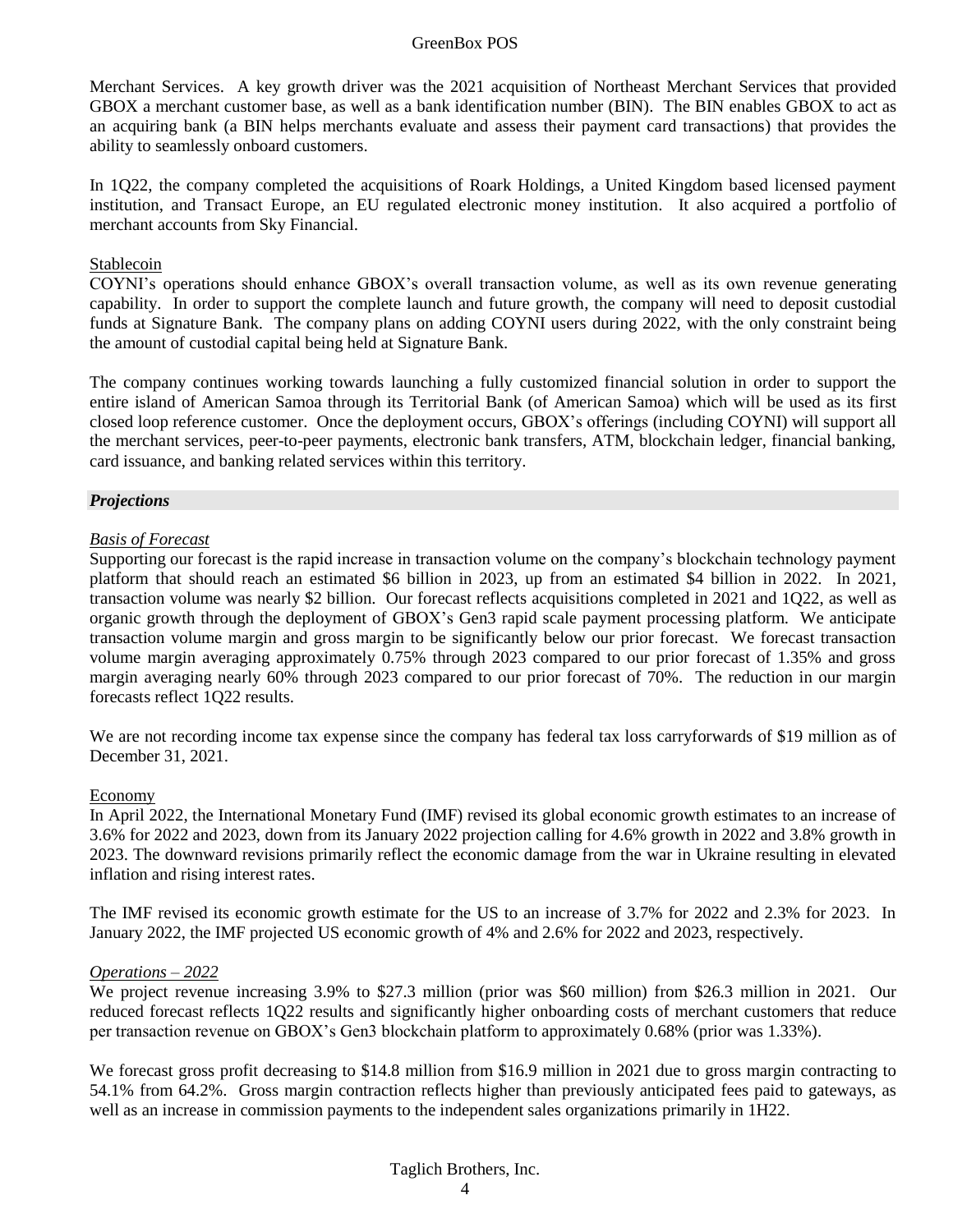We project an operating loss of \$14.2 million (includes non-cash stock-based compensation of \$1.4 million) compared to an operating loss of \$20.8 million (includes non-cash stock-based compensation of \$16 million) in 2021. We anticipate operating expenses of \$29 million compared to \$37.7 million, the year-ago period included \$6.7 million in bad debt expense that is not forecast to reoccur in 2022. We estimate operating expense increasing (excluding the non-cash stock-based compensation and bad debt expense in the year-ago period) to \$27.6 million from \$15.2 million in 2021. The significant increase in operating expense reflects higher payroll, R&D, and G&A expenses to support the rapid increase in transaction volumes on the company's blockchain platform.

We project non-operating expense of \$27.1 million compared to \$5.7 million. The increase reflects a full year of recording non-cash interest expense and debt discount expense stemming from the issuance of \$100 million principal amount of convertible debt in 4Q21. Also, recorded in 1Q22 was a \$7.7 million non-cash charge related to derivatives.

We project a net loss of \$41.3 million or (\$0.99) per share compared to a loss of \$26.5 million or (\$0.65) per share. We previously forecast a net loss of \$18.5 million or (\$0.43) per share. Our forecast reflects non-cash stock-based compensation expense of \$1.4 million and non-cash derivative and debt discount expense of \$19.2 million compared non-cash stock-based compensation expense of \$16 million and non-cash derivative (net) and debt discount expense of \$3.6 million in 2021.

#### *Finances – 2022*

We project cash burn of \$18.9 million and a \$5.3 million decrease in working capital resulting in cash used in operations of \$13.6 million. Cash used in operations, cash used to pay for acquisitions and the repurchase of common stock, as well as payment to convertible note adjustment is likely to reduce cash by \$67.8 million to \$21.8 million at December 31, 2022.

#### *Operations – 2023*

We project revenue increasing 81.4% to \$49.6 million (prior was \$91.2 million) from an estimated \$27.3 million in 2022. While overall growth reflects organic growth from the company's existing customers and new customers from completed acquisitions in 1Q22, it should be significantly diminished from our prior forecast. While we reduced our transaction volume forecast to \$6 billion (prior was \$6.5 billion), we also anticipate the persistence of higher onboarding costs of merchant customers that reduce per transaction revenue, which should approximate 0.83% (prior was 1.4%), but up from our 2022 forecast of 0.68%.

We forecast gross profit increasing to \$32.2 million from an estimated \$14.8 million in 2022 due to revenue growth and gross margin expanding to 65% (prior was 74.5%) from 54.1% as fees paid to gateways and commission payments to the independent sales organizations are likely to ease, but not at the pace we previously anticipated.

We project an operating profit of \$1.4 million (no non-cash stock-based compensation forecast) compared to an operating loss of \$14.2 million (includes non-cash stock-based compensation of \$1.4 million). We anticipate operating expenses increasing to \$30.8 million from \$29 million stemming from the company paying all its expenses in cash and increasing expense categories (advertising and marketing, G&A, R&D, payroll and taxes) that should support increases in global revenue and transaction volume growth.

We project non-operating expense of \$16 million compared to \$27.1 million in 2022. Our forecast reflects recording non-cash interest expense and debt discount expense stemming from the issuance of \$100 million convertible debt in 4Q21. The year-ago period reflects the same but also includes 1Q22 recognition of derivative expense and higher debt discount expense.

We project a net loss of \$14.6 million or (\$0.35) per share. We previously projected a net loss of \$9.1 million or (\$0.21) per share.

#### *Finances – 2023*

We project cash burn of \$4.9 million and a \$7.1 million increase in working capital resulting in cash used in operations of \$12 million. We anticipate cash decreasing by \$12.2 million to \$9.5 million at December 31, 2023.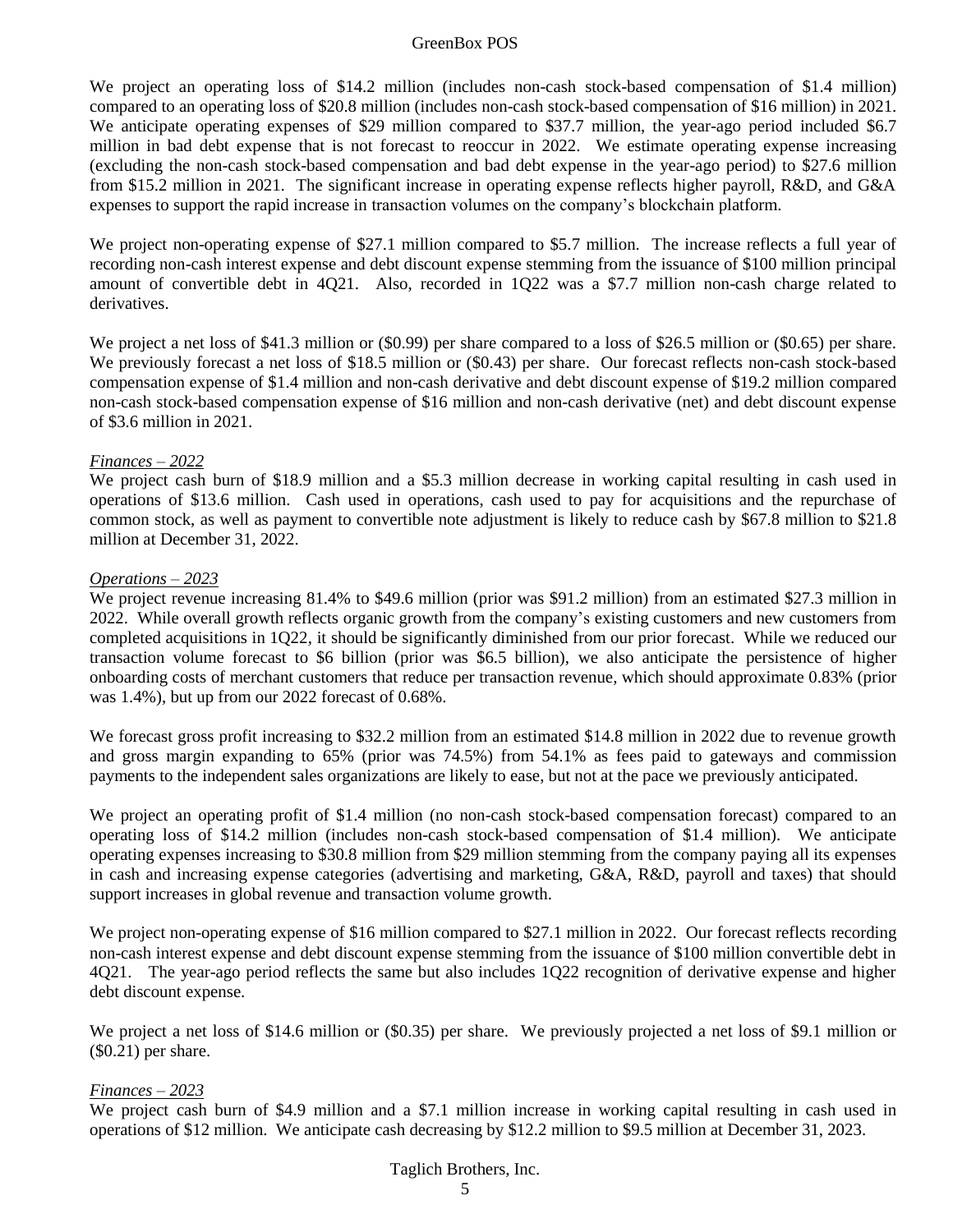#### *Market Briefs*

#### **Global Payments**

In October 2021, McKinsey & Company published The 2021 McKinsey Global Payments Report, which indicated that global payment market revenue declined in 2020 to \$1.9 trillion globally from just under \$2 trillion in 2019 due primarily to the COVID-19 pandemic. The report forecasts a return to mid-single-digit growth rates with the market reaching \$2.5 trillion by 2025. The report observed that the field of digital currency is entering a critical new phase with a number of private firms planning the introduction of stablecoins, while a growing number of central banks are proceeding with plans for central bank digital currencies. Simultaneously, new regulations are under consideration with the dual objectives of consumer protection and preserving the efficacy of traditional monetary policy.

#### **Blockchain**

In November 2021, MarketsandMarkets published a report indicating the blockchain technology market could reach \$67.4 billion in 2026 from \$4.9 billion in 2021 for a compounded annualized growth rate of 68.4%. Increases in the deployment of venture capital funds has and should continue to drive blockchain technology usage especially within the banking and cybersecurity sectors, and well as for payment, smart contracts, and digital identities.

#### **Stablecoin**

In October 2021, McKinsey & Company published an article that stated collectively, approximately \$3 trillion in stablecoins from companies such as Tether and Circle were transacted in the first half of 2021. Stablecoins deliver value as a source of liquidity in the cryptocurrency ecosystem, often providing a safe haven for investors during times of heightened volatility by eliminating the need to enlist a regulated venue to convert cryptocurrency holdings back into fiat deposits. Stablecoins are collateralized by professionally audited reserves of fiat currency (such as the US dollar or short-term securities (currently under regulatory scrutiny). Stablecoins differ from central bank digital currencies as they are generally issued on private ledgers, can engage with smart contracts on public permission-less networks that enable decentralized financial services. The most significant use is that they are a medium for the instantaneous movement of value between exchanges and digital wallets and can take advantage of short-lived arbitrage opportunities, to settle bilateral over-the-counter trades or to execute cross-border payments. It is estimate that more than \$1 trillion in stablecoin transaction volumes has occurred per quarter in 2021.

#### *1Q22 Results*

#### 1Q22

The company reported revenue increased 3.1% to nearly \$4.9 million from \$4.7 million in 1Q21. Revenue growth reflects processing volume reaching \$754,000, up from \$315,000 million in 2021. Processing volume increased due primarily to growth of customers and merchants utilizing the company's Gen3 rapid scale blockchain based payment process platform, as well as expanding its transaction partnership network and completing two strategic acquisitions (Northeast Merchant Systems, Inc. and Charge Savvy LLC) in 1H21. The processing volume growth was restrained by a significant drop to 0.65% compared to 0.87% in 1Q21 from transaction volume to revenue.

Gross profit decreased to \$2.3 million from \$3.2 million in the year-ago period. The decrease reflects gross margin compression to 47.6% from 66.4% last year due to higher fees paid to gateways, as well as an increase in commission payments to the independent sales organizations that are responsible for establishing and maintaining merchant relationships. Cost of sales increased 60.9% to \$2.6 million from \$1.6 million in 1Q21.

Operating expenses decreased \$4 million to \$8.5 million from \$12.5 million in 1Q21 due primarily to reductions in stock compensation for services and employees (combined) to \$293,000 from \$10.3 million in the year-ago period. The decrease in operating expenses was partly offset by increases in R&D, G&A, payroll and payroll taxes, professional fees, and R&D expenses to \$8.2 million from \$2.3 million in 1Q21 stemming from the addition of personnel and infrastructure to support transaction volume growth.

Loss from operations was \$6.2 million compared to \$9.4 million in the year-ago period. Excluding non-cash stock based compensation, the company would have had an operating loss of approximately \$5.9 million compared to operating income of nearly \$4 million. Operating expense margin was 173.8% compared to 263.6% in 1Q21.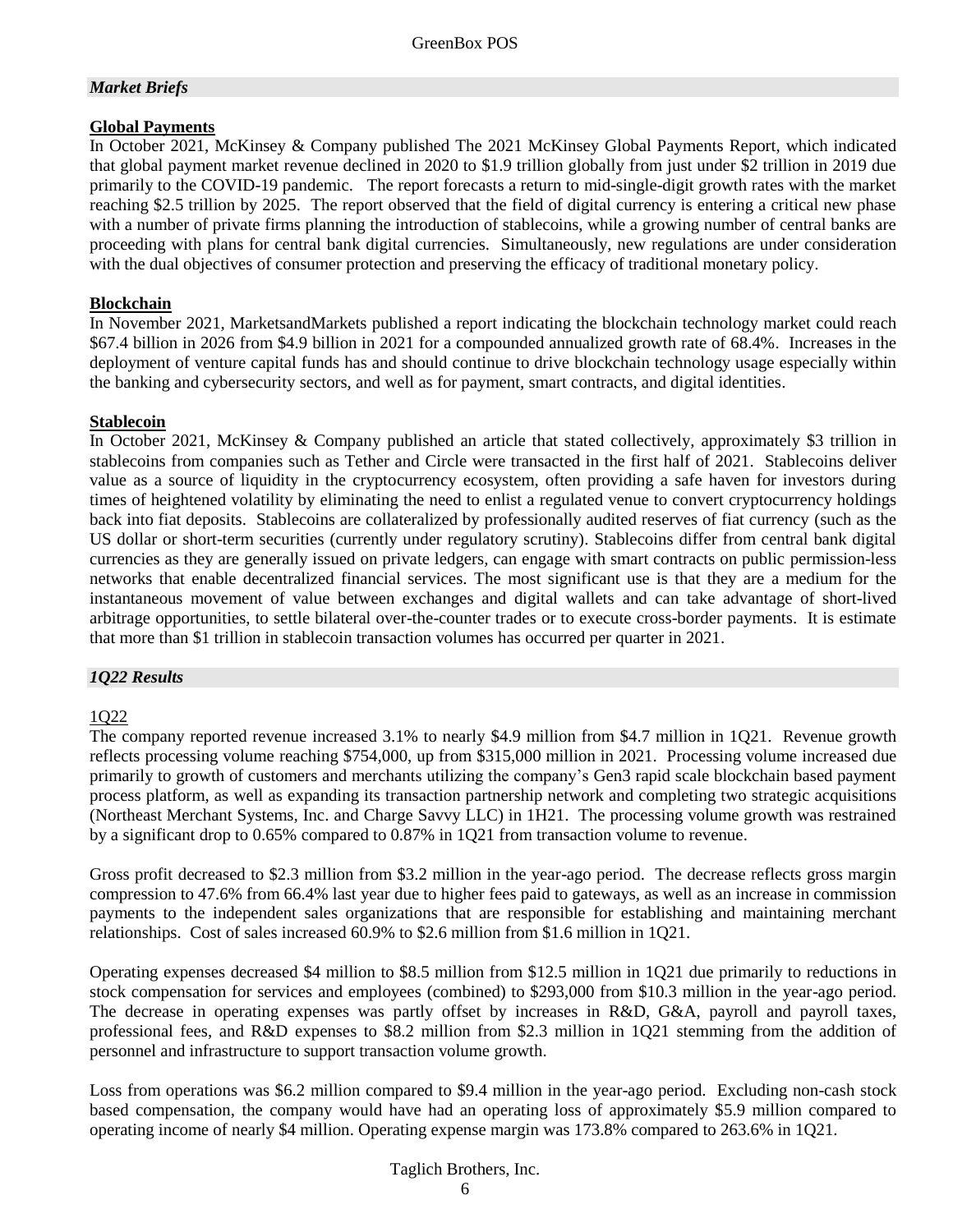Non-operating expense was \$15.1 million compared \$4 million last year. Interest (including debt discount) expense was \$7.4 million compared to \$3.6 million in 1Q21 due to the issuance of \$100 million convertible notes in November 2021. Derivative expense was \$7.7 million compared to zero in the year-ago period. Merchant liability expense was zero compared to \$364,000 in the year-ago period. Other income was \$49,000 compared to an expense of \$15,000 last year.

The net loss was \$21.3 million or (\$0.51) per share compared to \$13.3 million or (\$0.38) per share in 1Q21. We forecasted a net loss of \$6.4 million or (\$0.15) per share on revenue of \$10.1 million.

#### *Finances*

In 1Q22, the company reported cash burn of \$7.3 million and a \$548,000 increase in working capital resulting in cash used in operations of nearly \$7.9 million. Cash used in operations, payments made to acquire assets and repayment of debt obligations reduced cash by nearly \$62 million to \$27.6 million at March 31, 2022.

#### *Capital Structure*

In November 2021, GreenBox entered into a placement agency agreement with EF Hutton (a division of Benchmark Investments) as the exclusive placement agent relating to the sale and issuance to selected institutional investors in a registered direct offering of 8% senior convertible (with milestones that could reduce the exercise price in future periods – see dilution in risk section on page 11) notes due November 2023 (aggregate principal amount of \$100 million). The notes have an original issue discount of 16% and EF Hutton received a fee of approximately \$6.7 million. At March 31, 2022, the outstanding balance of \$58.8 million, net of a debt discount of \$35.8 million.

In May 2021, GBOX's board of directors approved a share repurchase program providing for the repurchase of a portion of the company's outstanding common stock up to \$5 million. From May 13, 2021 to March 31, 2022, a total of nearly 1.1 million shares were repurchased at an aggregate cost of nearly \$7.1 million. The company indicated that an additional buyback round will require board consent.

#### *Competitive Landscape*

Greenbox operates within the global payments industry, which is highly competitive, continuously changing, requires constant innovation, and is increasingly becoming subject to regulatory scrutiny and oversight. The company believes that most of their competitors are significantly larger and have greater financial, technical, and marketing resources, as well as lower cost of funds and access to funding sources.

Competition also exists from smaller companies that could respond quickly to regulatory and technological changes. The global payments industry is constantly evolving with innovative and disruptive technologies, shifting consumer habits and user needs, as well as being price sensitive from merchants and consumers. Market acceptance requires a company producing offerings that meet end-user preferences, can evolve to changing industry standards or regulations, and keep pace with the emergence of new or disruptive technologies.

Overall participants in the global payments industry faces competition from a wide range of businesses and from all forms of physical and electronic payments. Competition ranges from banks and financial institutions that provide traditional payment methods such as credit and debit cards, electronic bank transfers, payment networks that facilitate payments for payment cards and/or proprietary retail networks, payment card processors, and card on file services. Modern competition comes from companies that provide payment products and services that include tokenized and contactless payment cards, digital wallets, mobile payments solutions, credit, installment or other buy now pay later methods, as well as card readers and other devices or technologies for payment at point of sale, virtual currencies and distributed ledger technologies (such as blockchain technologies.

Public companies in the industry include Paypal (that owns Venmo peer-to-peer money transfer) and Square Inc., and private companies such as Circle, Stripe, and Tether Operations.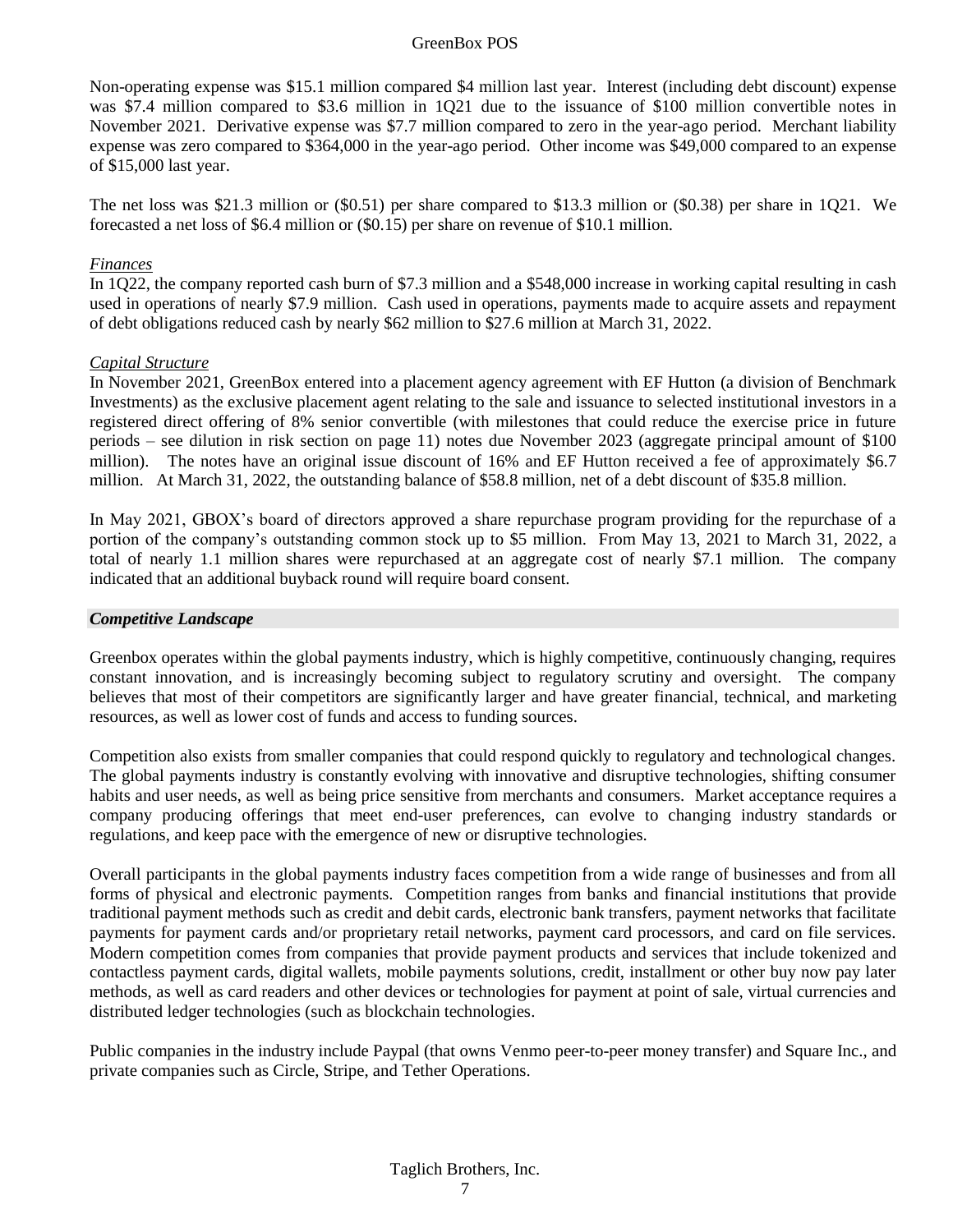#### *Risks*

In our view, these are the principal risks underlying the stock.

#### Limited Operating History

In April 2018, GreenBox became a public company and changed its business. The company may not be able to operate successfully or implement new operating policies and strategies. The company's operations will depend on attracting and retaining key personnel, as well as having access to adequate short and long-term financing. We forecast operating losses should swing to an operating profit in 2023 and that cash burn should narrow to an estimated \$4.9 million in 2023 from an estimated cash burn of \$18.9 million in 2022.

#### Dilution

We anticipate the company's share count to eventual increase after our forecast period due primarily to the eventual conversion of 8% senior convertible notes that mature in November 2023 (We anticipate, the November 2023 maturity date is likely to be extended into 2024). The maximum number of shares issuable before a shareholder approval requirement is approximately 8.6 million with the minimum number of shares to be issued at nearly 6.7 million. In November 2021, the company issued \$100 million senior convertible notes at a conversion price of \$15 per share. The interest expense can be paid through the issuance of the company's common stock.

The convertible offering had milestones that need to be achieved in order for the initial exercise price to remain in place. In 1Q22, the company achieve over \$750 million in transaction volume, which avoided the fixed conversion price decreasing. After 90 days from the issuance date of the convertible notes, if the closing bid price of GBOX's common stock is less than \$5.50, each note holder shall have the option to convert (on a pro rata basis), up to \$30 million of the principal amount of notes (in \$250,000 increments) at a significantly reduced exercise price. On January 31, 2022, the company entered into an agreement to relieve immediate conversion concerns. GreenBox agreed to reduce the note principal by \$6 million to \$94 million after the payment of \$6.9 million. In return, the lender agreed to adjust the initial conversion price to \$12 per share from \$15 per share.

If GBOX raises capital to repay the convertible note offering it would likely be dilutive to existing shareholders.

#### Regulation

In March 2022, the President signed an executive order ensuring responsible development of digital stablecoin. Eventually various recommendations will need to be enacted by Congress and regulatory authorities. The company could be impacted if regulations are enacted that cause management to make adjustments to its operations.

#### COVID-19 Global Pandemic

A disruption of US economic conditions lies in the global spread of COVID-19. Any global disruptions of economic activity could adversely impact corporate operating results.

#### Integration of Acquisitions

The company utilizes acquisitions as part of its strategy to grow transaction volume on its blockchain ecosystem. Acquisitions that expand the company's operations to additional parts of the world are likely to require management's time and effort. The diversion of management could reduce revenues and/or operating profits from existing operations.

#### New Product Introductions

There are uncertainties associated with developing and introducing new products, such as market demand and development and production costs.

#### Cyber Security and Privacy Concerns

Security breaches could expose the company to a risk of loss of its customers' information, litigation and possible liability. While security measures are in place, they may be breached as a result of third-party action, including intentional misconduct by computer hackers, employee error or malfeasance and result in someone obtaining unauthorized access the company's information technology systems, its customers' or its own data, including intellectual property and other confidential business information.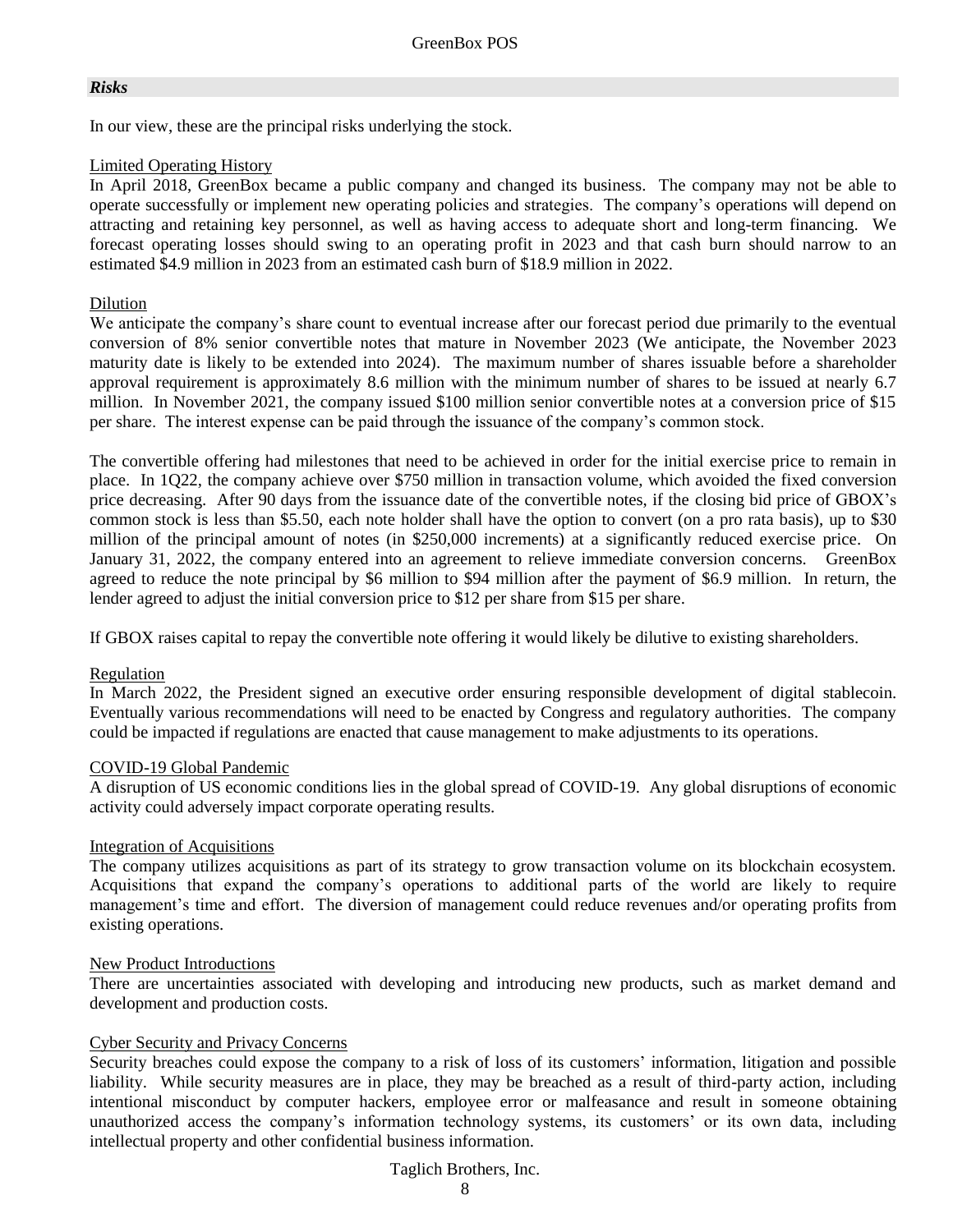While GBOX has invested in the protection of data and information technology as well as training, there can be no assurance that its efforts will prevent significant breakdowns, breaches in systems, or other cyber incidents that could have a material adverse effect upon the company's reputation, business, operations or financial condition.

#### Legal Proceedings

In April 2021, Corporate Performance Consulting filed a complaint against GreenBox in San Diego Superior Court, in which it claims that GreenBox failed to compensate for certain consulting and corporate advisory services. GreenBox believes the claims are without merit. In June 2021, GreenBox filed a cross-complaint. The parties are in the discovery phase, with plaintiff's first responses being received on August 30, 2021. A case management conference was scheduled for April 29, 2022.

In March 2021, GreenBox filed a lawsuit against AMP in U.S.D.C for the middle district of Florida alleging breach of oral contract, conversion, and civil theft. GBOX anticipates a resolution in advance of the 2022 trial date.

In April 2020, The Good People Farms, LLC initiated an arbitration complaint against Greenbox, Fredi Nisan, Ben Errez, MTrac Tech., Vanessa Luna, and Jason LeBlanc. The matter was placed in abeyance for some time. In January 2021, GreenBox filed a counter-claim. Arbitration commenced upon the state court's January 14, 2022 order denying MTrac's and Ms. Luna's motion for summary judgment. A status conference is scheduled for April 21, 2022.

On February 18, 2022, the company's subsidiary ChargeSavvy LLC, was part of a list of defendants, alleging breach of contract, breach of implied covenant of good faith and fair dealing, conversion, and money had and received (constructive trust). GBOX believes that claims against it are without merit.

#### Internal Controls

At March 31, 2022, GBOX's material weaknesses as it relates internal control over financial reporting continues to be identified. The financial reporting weaknesses stem from not having enough personnel in the company's accounting and financial reporting functions, as well as not being able to achieve adequate segregation of duties and provide for adequate reviewing of the financial statements. These issues have the potential for financial statement misstatements. To resolve the material weakness issues it will be necessary to hire additional personnel who have the technical expertise and knowledge and ability to be cross trained that will aid in the segregation of duties.

#### Shareholder Control

Officers, directors, 5%+ shareholders collectively own approximately 55% of the company's outstanding voting stock (based on April 2022 SEC filing). Collectively this ownership could potentially greatly influence the outcome of matters requiring stockholder approval. These decisions may or may not be in the best interests of the other shareholders.

#### Miscellaneous Risk

The company's financial results and equity values are subject to other risks and uncertainties, including competition, operations, financial markets, regulatory risk, and/or other events. These risks may cause actual results to differ from expected results.

#### Trading Volume

In 2021, average daily volume increase to nearly 590,000 from approximately 36,000 shares in 2020. Average daily volume decreased over the last three months (ending May 27, 2022) to nearly 411,000. GBOX has a float of approximately 18.2 million shares and outstanding shares of 41.4 million.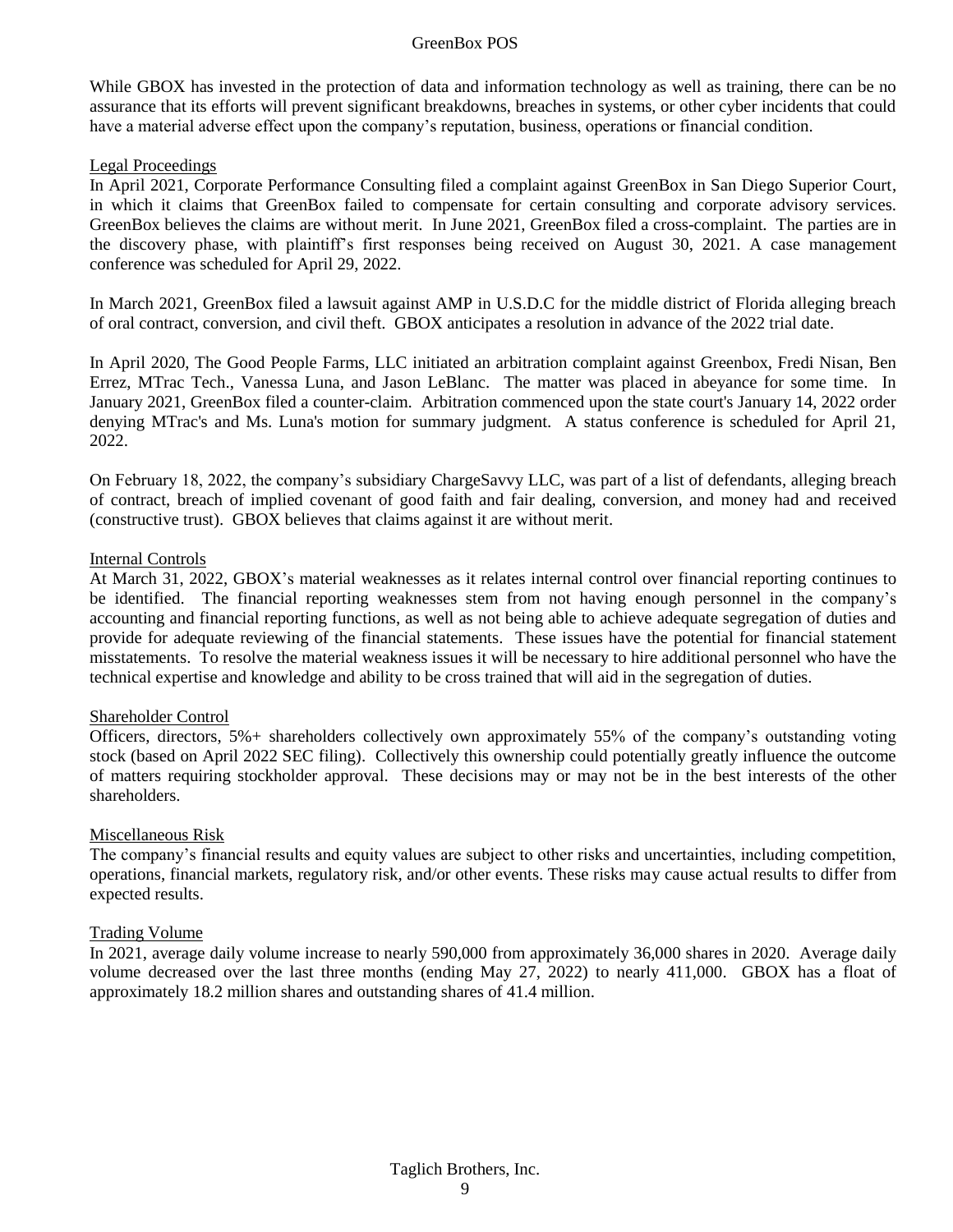#### GreenBox POS Consolidated Balance Sheets FY2019 – FY2023E (in thousands)

|                                                        | 2019 A         | 2020 A                   | 2021 A            | 1Q22A            | 2022 E       | 2023 E       |
|--------------------------------------------------------|----------------|--------------------------|-------------------|------------------|--------------|--------------|
| <b>ASSETS</b>                                          |                |                          |                   |                  |              |              |
| Current assets:                                        |                |                          |                   |                  |              |              |
| Cash and cash equivalents                              | \$             | \$                       | \$<br>89,560      | \$<br>27,594     | \$<br>21,770 | \$<br>9,529  |
| Restricted cash                                        | 763            | 1,833                    |                   | $\boldsymbol{0}$ |              |              |
| Accounts receivable, net                               | 70             | 10                       | 482               | 469              | 456          | 689          |
| Accounts receivable from fines/fees from merchant, net | 2,777          | 2,789                    |                   |                  |              |              |
| Inventory                                              |                |                          | 286               | 217              | 225          | 225          |
| Cash due from gateways, net                            | 8,427          | 7,304                    | 18,942            | 20,807           | 13,668       | 19,830       |
| Prepaid and other current assets                       | 42             | 70                       | 6,421             | 35,263           | 9,567        | 12,394       |
| <b>Total current assets</b>                            | 12,079         | 12,006                   | 115,690           | 84,351           | 45,686       | 42,666       |
| Property and equipment, net                            | 66             | 57                       | 1,675             | 1,708            | 3,000        | 3,100        |
| Other                                                  |                | 82                       | 191               | 172              | 172          | 172          |
| Goodwill                                               |                | $\overline{\phantom{a}}$ | 6,048             | 6,048            | 21,955       | 21,955       |
| Intangible assets, net                                 | $\blacksquare$ | 118                      | 7,579             | 25,267           | 27,194       | 21,014       |
| Operating lease right-of-use assets, net               | 230            |                          | 1,490             | 1,362            | 1,672        | 1,362        |
|                                                        |                |                          |                   |                  |              |              |
| <b>Total assets</b>                                    | \$<br>12,375   | \$<br>12,263             | \$<br>132,673     | \$<br>118,908    | \$<br>99,679 | \$<br>90,269 |
| <b>LIABILITIES AND STOCKHOLDERS' EQUITY</b>            |                |                          |                   |                  |              |              |
| Current liabilities:                                   |                |                          |                   |                  |              |              |
| Accounts payable                                       | 505            | 210                      | 871               | 1,069            | 1,219        | 1,446        |
| Other current liabilities                              | 15             | 68                       | 501               | 610              | 750          | 850          |
| Accrued interest                                       | 368            | $\overline{\phantom{a}}$ | 1,226             | 1,776            | 1,800        | 1,900        |
| Payment processing liabilities, net                    | 14,022         | 10,200                   | 4,998             | 5,390            | 6,896        | 8,675        |
| Short-term notes payable, net                          | 741            |                          | $\qquad \qquad -$ |                  |              |              |
| Note payable, payroll protection plan                  |                | 273                      |                   |                  |              |              |
| Convertible debt, net of orignial discount             | 808            | 857                      | $\overline{a}$    |                  | 58,826       | 58,826       |
| Derivative liability                                   | 1,050          |                          | 18,735            | 26,435           | 20,000       | 15,000       |
| Operating lease liabilities                            | 114            | 120                      | 495               | 550              | 550          | 550          |
| <b>Total current liabilities</b>                       | 17,622         | 11,728                   | 26,826            | 35,830           | 90,041       | 87,247       |
| Operating lease liabilities less current portion       | 120            |                          | 1,036             | 892              | 892          | 892          |
| Long-term debt - includes covertible debt, net         |                | 150                      | 59,305            | 58,826           | 650          | 650          |
| Stockholders' equity:                                  |                |                          |                   |                  |              |              |
| Common stock, \$0.001 par value; authorized 82,500,000 |                |                          |                   |                  |              |              |
| shares;                                                | $28\,$         | 31                       | 43                | 43               | 43           | 43           |
| Common stock - issuable                                | 3              |                          |                   | 1                | 1            | 1            |
| Additional paid-in capital                             | 1,319          | 12,079                   | 88,574            | 90,983           | 86,716       | 86,716       |
| Retained earnings (Deficit)                            | (6,717)        | (11, 725)                | (38, 178)         | (59, 494)        | (70, 493)    | (77, 108)    |
| Less treasury stock, at cost                           |                |                          | (4,934)           | (8,171)          | (8,171)      | (8,171)      |
| Total stockholders' equity                             | (5, 367)       | 385                      | 45,505            | 23,361           | 8,095        | 1,480        |
| Total liabilities and stockholders' equity             | \$<br>12,375   | \$<br>12,263             | \$<br>132,673     | \$<br>118,908    | \$<br>99,679 | \$<br>90,269 |
| <b>SHARES OUT</b>                                      | 28,310         | 30,711                   | 42,832            | 40,917           | 42,000       | 42,200       |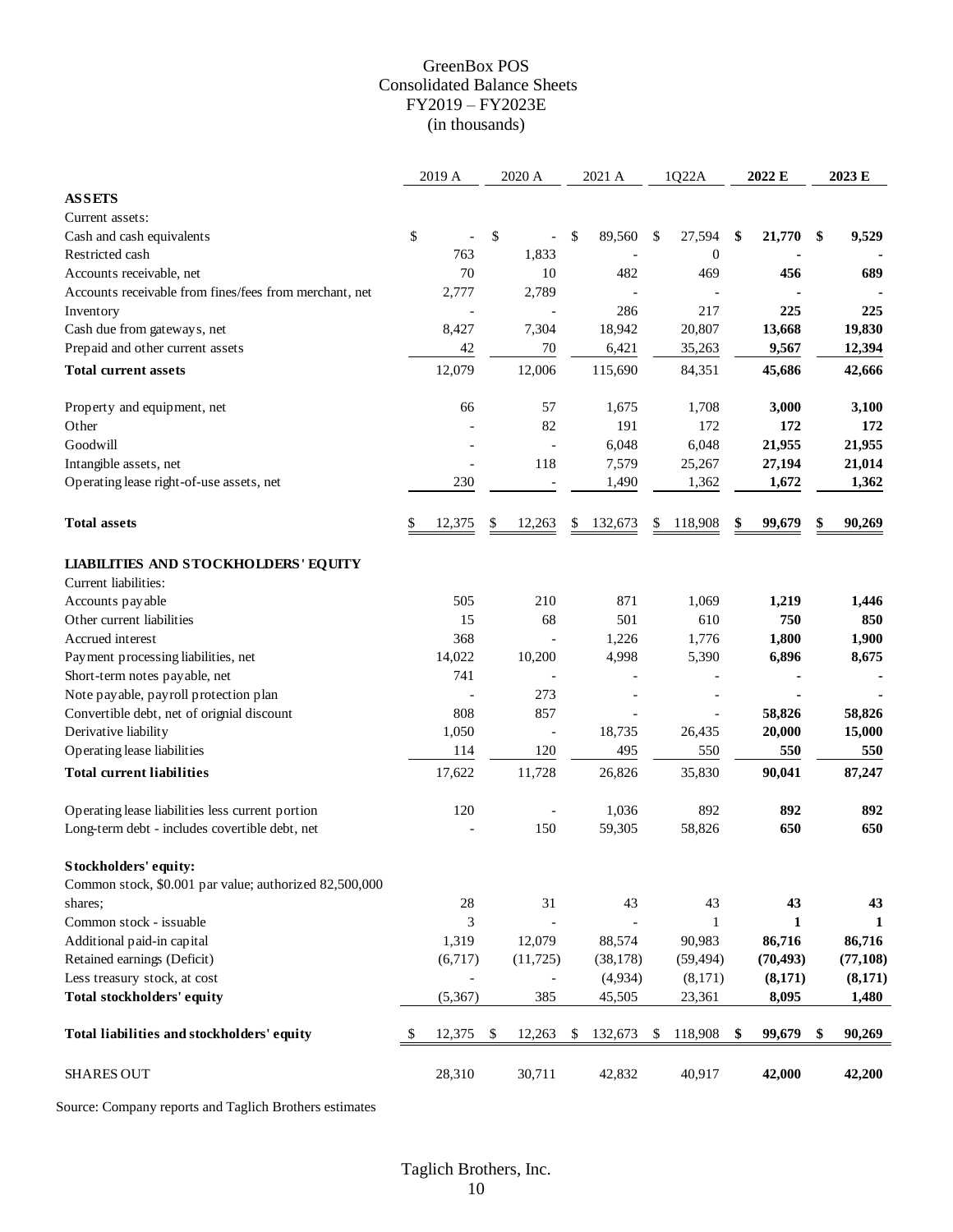#### GreenBox POS Annual Income Statement FY2019 – FY2023E (in thousands)

|                                               | 2019 A             | 2020 A                   | 2021 A       | 2022 E              | 2023 E       |
|-----------------------------------------------|--------------------|--------------------------|--------------|---------------------|--------------|
| Net revenue                                   | \$<br>10,003       | \$<br>8,525              | \$<br>26,305 | \$<br>27,336        | \$<br>49,575 |
| Cost of revenue                               | 11,091             | 4,826                    | 9,412        | 12,539              | 17,350       |
| <b>Gross Profit</b>                           | (1,088)            | 3,699                    | 16,892       | 14,797              | 32,225       |
|                                               |                    |                          |              |                     |              |
| <b>Operating Expenses:</b>                    |                    |                          |              |                     |              |
| Advertising and marketing                     | 46                 | 94                       | 134          | 666                 | 1,500        |
| Research and development                      | 1,255              | 1,364                    | 3,870        | 5,238               | 5,050        |
| General and Administrative                    | 750                | 3,836                    | 9,114        | 5,467               | 6,050        |
| Payroll and payroll taxes                     | 1,429              | 1,796                    | 4,503        | 9,733               | 11,275       |
| Professional fees                             | 1,027              | 1,691                    | 3,133        | 4,680               | 5,225        |
| Depreciation and amortization                 | 16                 | 23                       | 913          | 1,819               | 1,740        |
| Stock compensation for employees              |                    | $\bar{a}$                | 3,704        | 722                 |              |
| Stock compensation for services               |                    | $\overline{\phantom{m}}$ | 12,306       | 651                 |              |
|                                               |                    |                          |              |                     |              |
| <b>Total Operating Expenses</b>               | 4,523              | 8,804                    | 37,677       | 28,977              | 30,840       |
| <b>Operating Income (loss)</b>                | (5,611)            | (5,104)                  | (20, 785)    | (14, 180)           | 1,385        |
| Other income (expense)                        |                    |                          |              |                     |              |
| Interest expense                              | (605)              | (359)                    | (1,932)      | (7,889)             | (8,000)      |
| Interest expense - debt discount              | (196)              | (1,150)                  | (2,993)      | (11, 521)           | (8,000)      |
| Derivative expense                            | (635)              | (641)                    | (3, 435)     | (7,700)             |              |
| Changes in fair value of derivative liability | (415)              | (384)                    | 2,845        |                     |              |
| Gain from extinguishment of convertible debt  |                    | 2,631                    |              |                     |              |
| Merchant liability                            | 2,777              | $\blacksquare$           | (364)        |                     |              |
| Other income (expense)                        |                    | $\boldsymbol{0}$         | 215          | 49                  |              |
| Total Other Income (expense)                  | 927                | 97                       | (5,664)      | (27,061)            | (16,000)     |
| Income (loss) before taxes                    | (4,685)            | (5,007)                  | (26, 449)    | (41,241)            | (14, 615)    |
| Income Tax Expense (Benefit)                  |                    |                          | 5            | 80                  |              |
| Net Income (loss)                             | (4,685)            | (5,007)                  | (26, 454)    | (41, 321)           | (14,615)     |
| Earnings (loss) per share                     | \$<br>(0.17)       | \$<br>(0.17)             | (0.65)       | \$<br>(0.99)        | \$<br>(0.35) |
|                                               |                    |                          |              |                     |              |
| Avg Shares Outstanding                        | 27,970             | 29,869                   | 40,708       | 41,734              | 41,578       |
| EBITDA - Adjusted                             | \$<br>$(5,509)$ \$ | (790)                    | 2,790        | \$<br>$(10,938)$ \$ | 7,125        |
| Margin Analysis                               |                    |                          |              |                     |              |
| Gross margin                                  | $(10.9\%)$         | 43.4%                    | 64.2%        | 54.1%               | 65.0%        |
| Advertising and marketing                     | 0.5%               | 1.1%                     | 0.5%         | 2.4%                | 3.0%         |
| Research and development                      | 12.5%              | 16.0%                    | 14.7%        | 19.2%               | 10.2%        |
| General and Administrative                    | 7.5%               | 45.0%                    | 34.6%        | 20.0%               | 12.2%        |
| Payroll and payroll taxes                     | 14.3%              | 21.1%                    | 17.1%        | 35.6%               | 22.7%        |
| Professional fees                             | 10.3%              | 19.8%                    | 11.9%        | 17.1%               | 10.5%        |
| Depreciation and amortization                 | 0.2%               | 0.3%                     | 3.5%         | $6.7\%$             | 3.5%         |
| YEAR / YEAR GROWTH                            |                    |                          |              |                     |              |
| <b>Total Revenues</b>                         | 998.2%             | $(14.8\%)$               | 208.6%       | 3.9%                | 81.4%        |
|                                               |                    |                          |              |                     |              |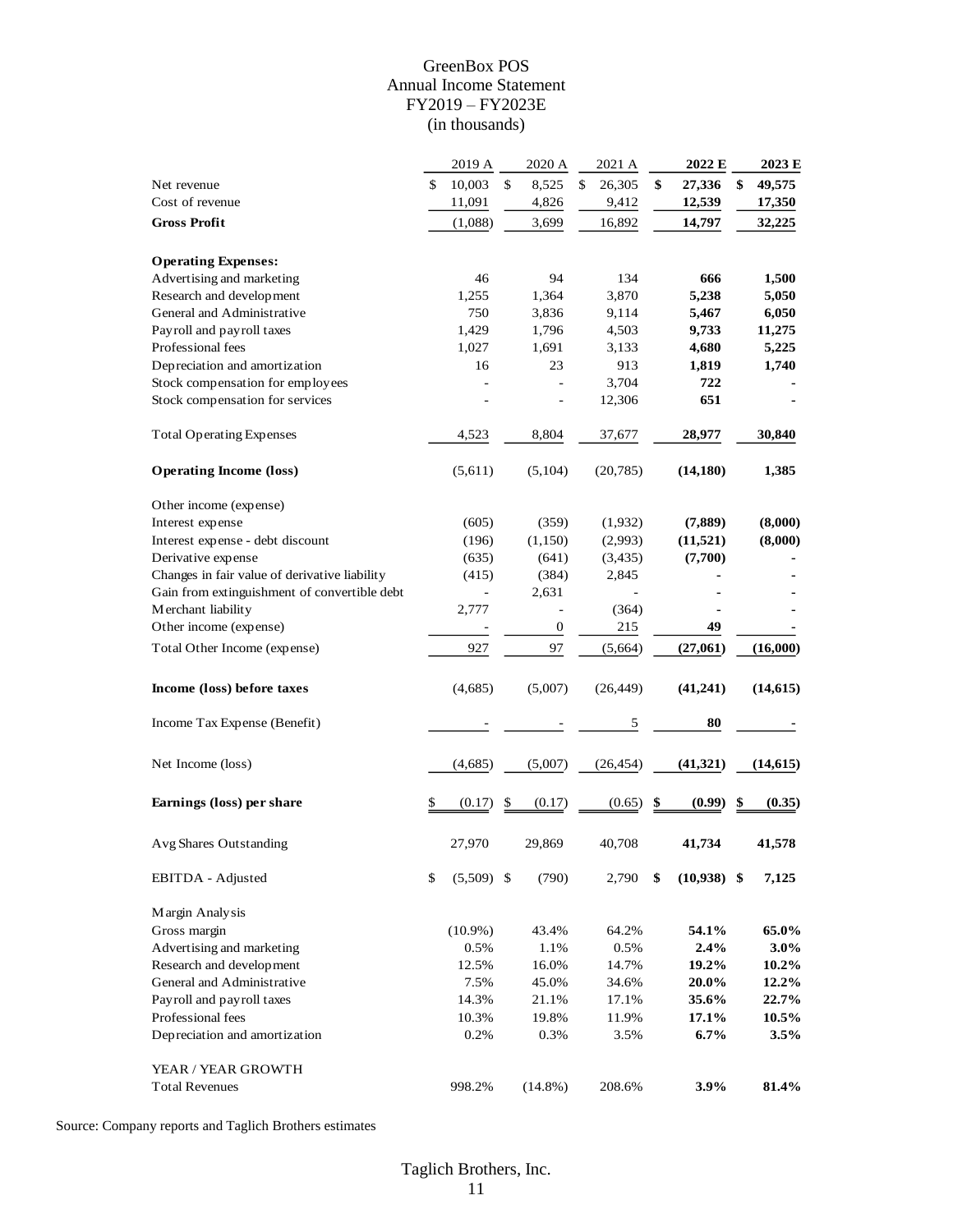#### GreenBox POS Income Statement Model Quarters FY2021 – 2023E (in thousands)

|                                               |               | O1 21A    |              | O <sub>2</sub> 21 A |              | 03 21 A | Q4 21 A                     |   | 2021 A    |              | O1 22 A      |    | O <sub>2</sub> 2 <sub>2</sub> E |               | O3 22 E      |               | O4 22 E  |              | 2022 E    | O1 23E                  |        |    | O <sub>2</sub> 23 E |              | O3 23 E              |               | O <sub>4</sub> 23 E |     | 2023 E    |
|-----------------------------------------------|---------------|-----------|--------------|---------------------|--------------|---------|-----------------------------|---|-----------|--------------|--------------|----|---------------------------------|---------------|--------------|---------------|----------|--------------|-----------|-------------------------|--------|----|---------------------|--------------|----------------------|---------------|---------------------|-----|-----------|
| Net revenue                                   | $\mathcal{S}$ | 4.749     | $\mathbf{s}$ | 6.379               | $\mathbb{S}$ | 8.045   | $\mathbf{\hat{s}}$<br>7.130 | S | 26,305    | $\mathbb{S}$ | 4.896        | -S | 4.940                           | $\mathcal{S}$ | 7.000        | $\mathcal{S}$ | 10,500   | $\mathbf{s}$ | 27.336    | 11,250<br><sup>\$</sup> |        | -S | 11.600              | $\mathbb{S}$ | 12,550               | $\mathcal{S}$ | 14.175              | \$  | 49,575    |
| Cost of revenue                               |               | 1,594     |              | 1,323               |              | 2,421   | 4,074                       |   | 9,412     |              | 2,564        |    | 2,575                           |               | 3,150        |               | 4,250    |              | 12,539    | 4,265                   |        |    | 4,285               |              | 4,300                |               | 4,500               |     | 17,350    |
| <b>Gross Profit</b>                           |               | 3,156     |              | 5,056               |              | 5,625   | 3,056                       |   | 16,892    |              | 2,332        |    | 2,365                           |               | 3,850        |               | 6,250    |              | 14,797    | 6,985                   |        |    | 7,315               |              | 8,250                |               | 9,675               |     | 32,225    |
|                                               |               |           |              |                     |              |         |                             |   |           |              |              |    |                                 |               |              |               |          |              |           |                         |        |    |                     |              |                      |               |                     |     |           |
| <b>Operating Expenses:</b>                    |               |           |              |                     |              |         |                             |   |           |              |              |    |                                 |               |              |               |          |              |           |                         |        |    |                     |              |                      |               |                     |     |           |
| Advertising and marketing                     |               | 25        |              | 23                  |              | 37      | 50                          |   | 134       |              | 141          |    | 150                             |               | 175          |               | 200      |              | 666       |                         | 300    |    | 350                 |              | 400                  |               | 450                 |     | 1,500     |
| Research and development                      |               | 653       |              | 808                 |              | 1.043   | 1,365                       |   | 3,870     |              | 1,938        |    | 1,000                           |               | 1,100        |               | 1,200    |              | 5,238     | 1,225                   |        |    | 1,250               |              | 1,275                |               | 1,300               |     | 5,050     |
| General and Administrative                    |               | 566       |              | 298                 |              | 784     | 7,466                       |   | 9,114     |              | 1,792        |    | 1,200                           |               | 1,225        |               | 1,250    |              | 5,467     | 1,400                   |        |    | 1,450               |              | 1,550                |               | 1,650               |     | 6,050     |
| Payroll and payroll taxes                     |               | 559       |              | 1.062               |              | 1,250   | 1,631                       |   | 4,503     |              | 2,383        |    | 2,400                           |               | 2,450        |               | 2,500    |              | 9,733     | 2,600                   |        |    | 2,700               |              | 2,875                |               | 3,100               |     | 11,275    |
| Professional fees                             |               | 458       |              | 867                 |              | 790     | 1,018                       |   | 3,133     |              | 1,505        |    | 1,025                           |               | 1,050        |               | 1,100    |              | 4,680     | 1,200                   |        |    | 1,275               |              | 1,350                |               | 1,400               |     | 5,225     |
| Depreciation and amortization                 |               | 6         |              | 14                  |              | 458     | 435                         |   | 913       |              | 454          |    | 455                             |               | 455          |               | 455      |              | 1,819     |                         | 435    |    | 435                 |              | 435                  |               | 435                 |     | 1,740     |
| Stock compensation for employees              |               | 798       |              | 1.292               |              | 3,778   | (2,163)                     |   | 3,704     |              | 167          |    | 175                             |               | 180          |               | 200      |              | 722       |                         |        |    |                     |              |                      |               |                     |     |           |
| Stock compensation for services               |               | 9.454     |              | 727                 |              | 238     | 1,887                       |   | 12,306    |              | 126          |    | 150                             |               | 175          |               | 200      |              | 651       |                         |        |    |                     |              | $\ddot{\phantom{1}}$ |               | ÷.                  |     |           |
|                                               |               |           |              |                     |              |         |                             |   |           |              |              |    |                                 |               |              |               |          |              |           |                         |        |    |                     |              |                      |               |                     |     |           |
| <b>Total Operating Expenses</b>               |               | 12,519    |              | 5,091               |              | 8,378   | 11,688                      |   | 37,677    |              | 8,507        |    | 6,555                           |               | 6,810        |               | 7,105    |              | 28,977    | 7,160                   |        |    | 7,460               |              | 7,885                |               | 8,335               |     | 30,840    |
| <b>Operating Income (loss)</b>                |               | (9, 363)  |              | (36)                |              | (2,754) | (8,632)                     |   | (20, 785) |              | (6,175)      |    | (4,190)                         |               | (2,960)      |               | (855)    |              | (14, 180) |                         | (175)  |    | (145)               |              | 365                  |               | 1,340               |     | 1,385     |
|                                               |               |           |              |                     |              |         |                             |   |           |              |              |    |                                 |               |              |               |          |              |           |                         |        |    |                     |              |                      |               |                     |     |           |
| Other income (expense)                        |               |           |              |                     |              |         |                             |   |           |              |              |    |                                 |               |              |               |          |              |           |                         |        |    |                     |              |                      |               |                     |     |           |
| Interest expense                              |               | (594)     |              |                     |              | (5)     | (1, 333)                    |   | (1,932)   |              | (1,889)      |    | (2,000)                         |               | (2,000)      |               | (2,000)  |              | (7, 889)  | (2,000)                 |        |    | (2,000)             |              | (2,000)              |               | (2,000)             |     | (8,000)   |
| Interest expense - debt discount              |               | (2,993)   |              |                     |              |         |                             |   | (2,993)   |              | (5,521)      |    | (2,000)                         |               | (2,000)      |               | (2,000)  |              | (11, 521) | (2,000)                 |        |    | (2,000)             |              | (2,000)              |               | (2,000)             |     | (8,000)   |
| Derivative expense                            |               |           |              |                     |              |         | (3, 435)                    |   | (3, 435)  |              | (7,700)      |    |                                 |               |              |               |          |              | (7,700)   |                         |        |    |                     |              |                      |               |                     |     |           |
| Changes in fair value of derivative liability |               |           |              |                     |              |         | 2,845                       |   | 2,845     |              |              |    |                                 |               |              |               |          |              |           |                         |        |    |                     |              |                      |               |                     |     |           |
| Gain from extinguishment of convertible debt  |               |           |              |                     |              |         |                             |   |           |              |              |    |                                 |               |              |               |          |              |           |                         |        |    |                     |              |                      |               |                     |     |           |
| Merchant liability                            |               | (364)     |              |                     |              |         |                             |   | (364)     |              |              |    |                                 |               |              |               |          |              |           |                         |        |    |                     |              |                      |               |                     |     |           |
| Other income (expense)                        |               | (15)      |              | (4)                 |              | (37)    | 271                         |   | 215       |              | 49           |    |                                 |               |              |               |          |              | 49        |                         |        |    |                     |              |                      |               |                     |     |           |
| Total Other Income (expense)                  |               | (3,966)   |              | (4)                 |              | (42)    | (1,652)                     |   | (5,664)   |              | (15,061)     |    | (4,000)                         |               | (4,000)      |               | (4,000)  |              | (27,061)  | (4,000)                 |        |    | (4,000)             |              | (4,000)              |               | (4,000)             |     | (16,000)  |
|                                               |               |           |              |                     |              |         |                             |   |           |              |              |    |                                 |               |              |               |          |              |           |                         |        |    |                     |              |                      |               |                     |     |           |
| Income (loss) before taxes                    |               | (13, 329) |              | (40)                |              | (2,796) | (10, 284)                   |   | (26, 449) |              | (21, 236)    |    | (8,190)                         |               | (6,960)      |               | (4, 855) |              | (41, 241) | (4, 175)                |        |    | (4,145)             |              | (3,635)              |               | (2,660)             |     | (14, 615) |
|                                               |               |           |              |                     |              |         |                             |   |           |              |              |    |                                 |               |              |               |          |              |           |                         |        |    |                     |              |                      |               |                     |     |           |
| Income Tax Expense (Benefit)                  |               |           |              |                     |              | 3,254   | (3,249)                     |   |           |              | 80           |    |                                 |               |              |               |          |              | 80        |                         |        |    |                     |              |                      |               |                     |     |           |
|                                               |               |           |              |                     |              |         |                             |   |           |              |              |    |                                 |               |              |               |          |              |           |                         |        |    |                     |              |                      |               |                     |     |           |
|                                               |               |           |              |                     |              |         |                             |   |           |              |              |    |                                 |               |              |               |          |              |           |                         |        |    |                     |              |                      |               |                     |     |           |
| Net Income (loss)                             |               | (13, 329) |              | (40)                |              | (6,050) | (7,035)                     |   | (26, 454) |              | (21, 316)    |    | (8,190)                         |               | (6,960)      |               | (4, 855) |              | (41, 321) | (4,175)                 |        |    | (4,145)             |              | (3,635)              |               | (2,660)             |     | (14, 615) |
|                                               |               |           |              |                     |              |         |                             |   |           |              |              |    |                                 |               |              |               |          |              |           |                         |        |    |                     |              |                      |               |                     |     |           |
| Earnings (loss) per share                     |               | (0.38)    |              | (0.00)              |              | (0.14)  | -\$<br>(0.17)               |   | (0.65)    | -S           | (0.51)       |    | (0.20)                          | S.            | (0.17)       | £.            | (0.12)   |              | (0.99)    |                         | (0.10) |    | (0.10)              |              | (0.09)               |               | (0.06)              |     | (0.35)    |
|                                               |               |           |              |                     |              |         |                             |   |           |              |              |    |                                 |               |              |               |          |              |           |                         |        |    |                     |              |                      |               |                     |     |           |
| Avg Shares Outstanding                        |               | 34,917    |              | 31,079              |              | 42,066  | 41,382                      |   | 40,708    |              | 42,111       |    | 41,600                          |               | 41,610       |               | 41,615   |              | 41,734    | 41,620                  |        |    | 41,625              |              | 41,430               |               | 41,635              |     | 41,578    |
|                                               | S.            |           |              |                     |              |         |                             |   |           |              |              |    |                                 |               |              |               |          | - \$         | (10,938)  | <sup>\$</sup>           |        |    |                     |              |                      |               |                     |     |           |
| EBITDA - Adjusted                             |               | 881       | -\$          | 1,993               | -\$          | 1,682   | \$<br>(1,766)               |   | 2,790     | \$           | $(5,378)$ \$ |    | $(3,410)$ \$                    |               | $(2,150)$ \$ |               |          |              |           | 1,260                   |        | -S | 1,290               | S.           | 1,800                | -\$           | 2,775               | -\$ | 7,125     |
| Margin Analysis                               |               |           |              |                     |              |         |                             |   |           |              |              |    |                                 |               |              |               |          |              |           |                         |        |    |                     |              |                      |               |                     |     |           |
| Gross margin                                  |               | 66.4%     |              | 79.3%               |              | 69.9%   | 42.9%                       |   | 64.2%     |              | 47.6%        |    | 47.9%                           |               | 55.0%        |               | 59.5%    |              | 54.1%     |                         | 62.1%  |    | 63.1%               |              | 65.7%                |               | 68.3%               |     | 65.0%     |
| Advertising and marketing                     |               | 0.5%      |              | 0.4%                |              | 0.5%    | 0.7%                        |   | 0.5%      |              | 2.9%         |    | 3.0%                            |               | 2.5%         |               | 1.9%     |              | 2.4%      |                         | 2.7%   |    | 3.0%                |              | 3.2%                 |               | 3.2%                |     | 3.0%      |
|                                               |               | 13.8%     |              | 12.7%               |              | 13.0%   | 19.1%                       |   | 14.7%     |              | 39.6%        |    | 20.2%                           |               | 15.7%        |               | 11.4%    |              | 19.2%     |                         | 10.9%  |    | 10.8%               |              | 10.2%                |               | 9.2%                |     | 10.2%     |
| Research and development                      |               |           |              |                     |              |         |                             |   |           |              |              |    |                                 |               |              |               |          |              |           |                         |        |    |                     |              |                      |               |                     |     |           |
| General and Administrative                    |               | 11.9%     |              | 4.7%                |              | 9.7%    | 104.7%                      |   | 34.6%     |              | 36.6%        |    | 24.3%                           |               | 17.5%        |               | 11.9%    |              | 20.0%     |                         | 12.4%  |    | 12.5%               |              | 12.4%                |               | 11.6%               |     | 12.2%     |
| Payroll and payroll taxes                     |               | 11.8%     |              | 16.6%               |              | 15.5%   | 22.9%                       |   | 17.1%     |              | 48.7%        |    | 48.6%                           |               | 35.0%        |               | 23.8%    |              | 35.6%     | 23.1%                   |        |    | 23.3%               |              | 22.9%                |               | 21.9%               |     | 22.7%     |
| Professional fees                             |               | 9.6%      |              | 13.6%               |              | 9.8%    | 14.3%                       |   | 11.9%     |              | 30.7%        |    | 20.7%                           |               | 15.0%        |               | 10.5%    |              | 17.1%     |                         | 10.7%  |    | 11.0%               |              | 10.8%                |               | 9.9%                |     | 10.5%     |
| Depreciation and amortization                 |               | 0.1%      |              | 0.2%                |              | 5.7%    | 6.1%                        |   | 3.5%      |              | 9.3%         |    | 9.2%                            |               | 6.5%         |               | 4.3%     |              | 6.7%      |                         | 3.9%   |    | 3.8%                |              | 3.5%                 |               | 3.1%                |     | 3.5%      |
| YEAR / YEAR GROWTH                            |               |           |              |                     |              |         |                             |   |           |              |              |    |                                 |               |              |               |          |              |           |                         |        |    |                     |              |                      |               |                     |     |           |
| <b>Total Revenues</b>                         |               | 2437.0%   |              | 178.2%              |              | 163.2%  |                             |   | 208.6%    |              | 3.1%         |    | (22.6%)                         |               | $(13.0\%)$   |               | 47.3%    |              | 3.9%      | 129.8%                  |        |    | 134.8%              |              | 79.3%                |               | 35.0%               |     | 81.4%     |
|                                               |               |           |              |                     |              |         | 138.6%                      |   |           |              |              |    |                                 |               |              |               |          |              |           |                         |        |    |                     |              |                      |               |                     |     |           |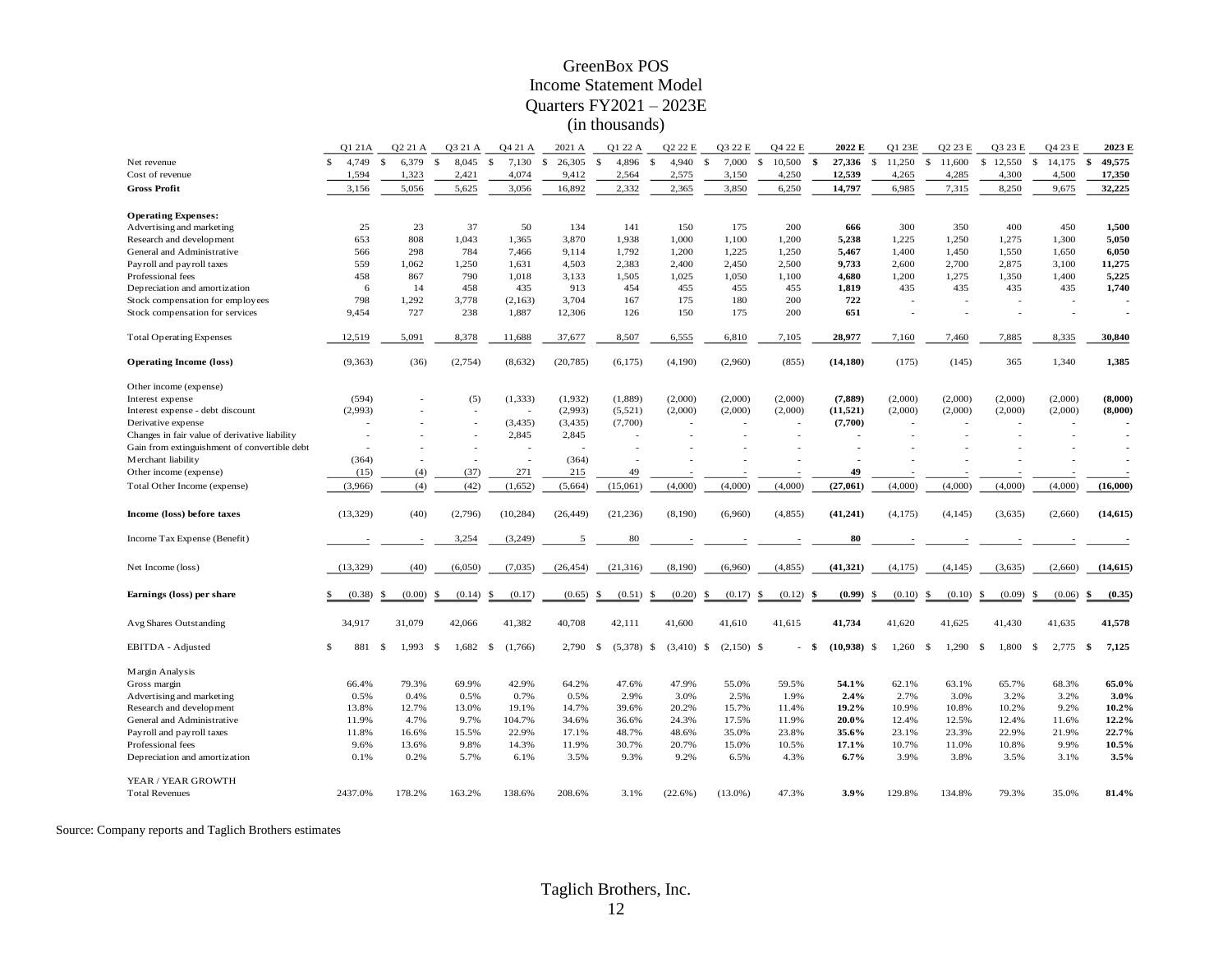#### GreenBox POS Cash Flow Statement FY2019 – FY2023E (in thousands)

|                                                                    | <b>FY2019A</b>           | <b>FY2020A</b>           | FY2021A         | 1022A                    | <b>FY2022E</b> | <b>FY2023E</b>  |
|--------------------------------------------------------------------|--------------------------|--------------------------|-----------------|--------------------------|----------------|-----------------|
| Cash Flows from Operating Activities                               |                          |                          |                 |                          |                |                 |
| Net Income (loss)                                                  | \$<br>(4,685)            | -\$<br>(5,007)           | \$<br>(26, 454) | \$(21,316)               | (41,321)<br>\$ | \$<br>(14, 615) |
| Depreciation expense                                               | 14                       | 16                       | 913             | 454                      | 1,819          | 1,740           |
| Interest expense - debt discount                                   | 195                      | 1,103                    | 2,993           | 5,521                    | 11,521         | 8,000           |
| Stock compensation expense - employees                             | 87                       | 3,036                    | 3,704           | 167                      | 722            |                 |
| Stock issued for services and others - including professional fees |                          | 1,263                    | 12,306          | 126                      | 651            |                 |
| Stock compensation issued for interest                             |                          |                          | 653             | $\overline{a}$           |                |                 |
| Derivative expense                                                 |                          |                          | 3,435           | 7,700                    | 7,700          |                 |
| Changes in fair value of derivative liability                      | 1,050                    | (1,050)                  | (2,845)         |                          |                |                 |
| Forgiveness of PPP loan                                            | $\overline{\phantom{a}}$ | $\overline{a}$           | (273)           | $\overline{a}$           |                |                 |
| Noncash lease expense                                              | (4)                      |                          | 39              | 39                       | 39             |                 |
| Cash earnings (burn)                                               | (3, 343)                 | (640)                    | (5,528)         | (7, 309)                 | (18, 869)      | (4, 875)        |
|                                                                    |                          |                          |                 |                          |                |                 |
| Changes In:                                                        |                          |                          |                 |                          |                |                 |
| Accounts receivable includes other                                 | (20)                     | 60                       | 2,382           | 13                       | 26             | (233)           |
| Accounts receivable from fines and fees from merchant, net         | (2,777)                  | (13)                     |                 | $\overline{a}$           |                |                 |
| Inventory                                                          |                          | $\overline{\phantom{a}}$ | (162)           | 69                       | 69             |                 |
| Prepaid and other current assets                                   | (5)                      | (28)                     | (6, 344)        | (32)                     | (3,147)        | (2,826)         |
| Cash due from gateways, net                                        | (7,796)                  | 1,123                    | (11, 638)       | (1,866)                  | 5,274          | (6,162)         |
| Other assets                                                       |                          | (82)                     | 687             | 18                       | 19             |                 |
| Accounts payable                                                   | 386                      | (295)                    | 443             | 198                      | 348            | 227             |
| Other current liabilities                                          | 6                        | 53                       | 301             | 109                      | 249            | 100             |
| Accrued interest                                                   | 236                      | (515)                    | 1,226           | 549                      | 549            |                 |
| Payment processing liabilities, net                                | 13,157                   | (3,822)                  | (8,535)         | 393                      | 1,899          | 1,779           |
| Lease liability, net of asset                                      |                          | (2)                      |                 | $\overline{\phantom{a}}$ |                |                 |
| Net (increase)/decrease in Working Capital                         |                          |                          |                 |                          |                |                 |
|                                                                    | 3,186                    | (3,520)                  | (21, 638)       | (548)                    | 5,286          | (7, 116)        |
| <b>Net cash Provided (used) by Operations</b>                      | (157)                    | (4,161)                  | (27, 166)       | (7, 857)                 | (13,583)       | (11,991)        |
| Cash Flows from Investing Activities                               |                          |                          |                 |                          |                |                 |
| Purchase of property and equipment                                 | (50)                     | (7)                      | (159)           | (66)                     | (175)          | (250)           |
| Cash provided for acquisitions                                     |                          |                          | (2,500)         | (44, 811)                | (44,800)       |                 |
|                                                                    |                          | $\overline{\phantom{a}}$ |                 |                          |                |                 |
| Cash flow provided (used in) Investing Activities                  | (50)                     | (7)                      | (2,659)         | (44, 877)                | (44, 975)      | (250)           |
| Cash Flows from Financing Activities                               |                          |                          |                 |                          |                |                 |
| Borrowings (repayment) - convertible debt, net                     | (14)                     | 2,693                    |                 |                          |                |                 |
| Borrowings (repayment) on long-term debt                           | (75)                     | 150                      |                 |                          |                |                 |
| Borrowings (repayment) from short-term notes payable, net          | 774                      | (774)                    |                 |                          |                |                 |
| Borrowings under note payable, payroll protection plan loan        |                          | 273                      | 350             |                          |                |                 |
| Proceeds from 8% convertible note offering, net                    |                          |                          | 76,800          |                          |                |                 |
| Payment for convertible note adjustment                            |                          | $\overline{\phantom{a}}$ |                 | (6,000)                  | (6,000)        |                 |
| Proceeds from issuances of common stock                            |                          | 2,860                    | 45,805          | $\overline{a}$           |                |                 |
| Treasury stock repurchase                                          |                          |                          | (4,935)         | (3,237)                  | (3,237)        |                 |
| Proceeds from stock options exercises                              |                          | 36                       | 2               | 5                        | 5              |                 |
|                                                                    |                          |                          |                 |                          |                |                 |
| Proceeds from exercise of warrant                                  |                          |                          | 3,731           |                          |                |                 |
| Repurchase of common stock from stockholder                        |                          |                          | (5,694)         |                          |                |                 |
| Net cash provided (used) by Financing                              | 685                      | 5,237                    | 116,061         | (9, 232)                 | (9, 232)       |                 |
| Cash acquired from acquisition of Northeast and ChargeSavvy        |                          |                          | 1,491           |                          |                |                 |
|                                                                    | 478                      | 1,070                    | 87,727          | (61, 965)                | (67,790)       | (12,241)        |
| Net change in Cash                                                 |                          |                          |                 |                          |                |                 |
| Cash, cash equivalents, and restricted cash at beginning of period | 285                      | 763                      | 1,833           | 89,560                   | 89,560         | 21,770          |
| Cash, cash equivalents, and restricted cash at end of period       | 763                      | 1,833<br>\$              | 89,560<br>\$    | 27,594<br>\$             | 21,770<br>\$   | 9,529<br>\$     |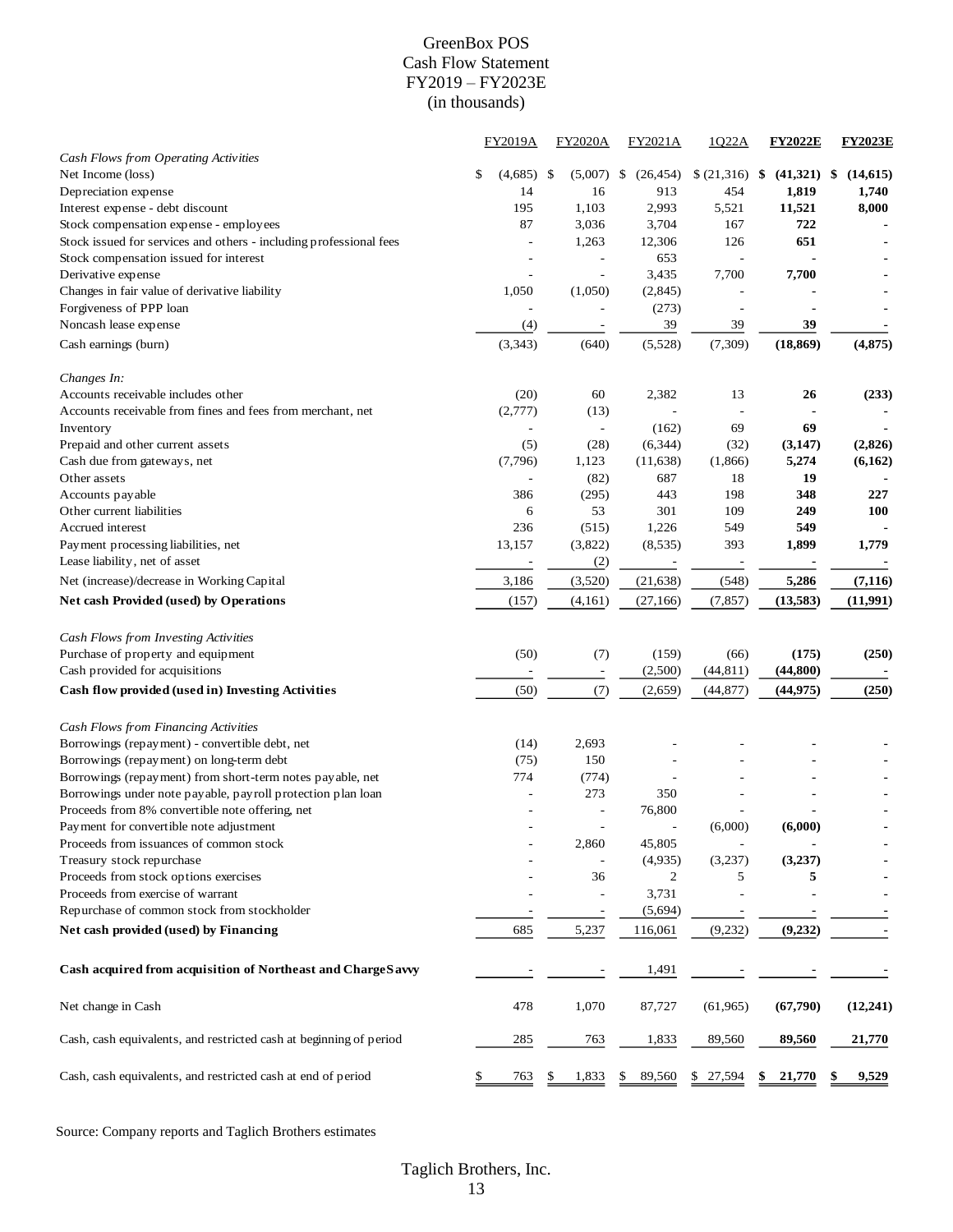### **Price Chart**



# **Taglich Brothers Current Ratings Distribution**



| 56 % Buy | 44 % Hold

| <b>Investment Banking Services for Companies Covered in the Past 12 Months</b> |          |               |  |  |  |  |
|--------------------------------------------------------------------------------|----------|---------------|--|--|--|--|
|                                                                                |          |               |  |  |  |  |
| Rating                                                                         | <u>#</u> | $\frac{9}{6}$ |  |  |  |  |
| Buy                                                                            | 5        | 25            |  |  |  |  |
| Hold                                                                           |          |               |  |  |  |  |
| Sell                                                                           |          |               |  |  |  |  |
| <b>Not Rated</b>                                                               |          |               |  |  |  |  |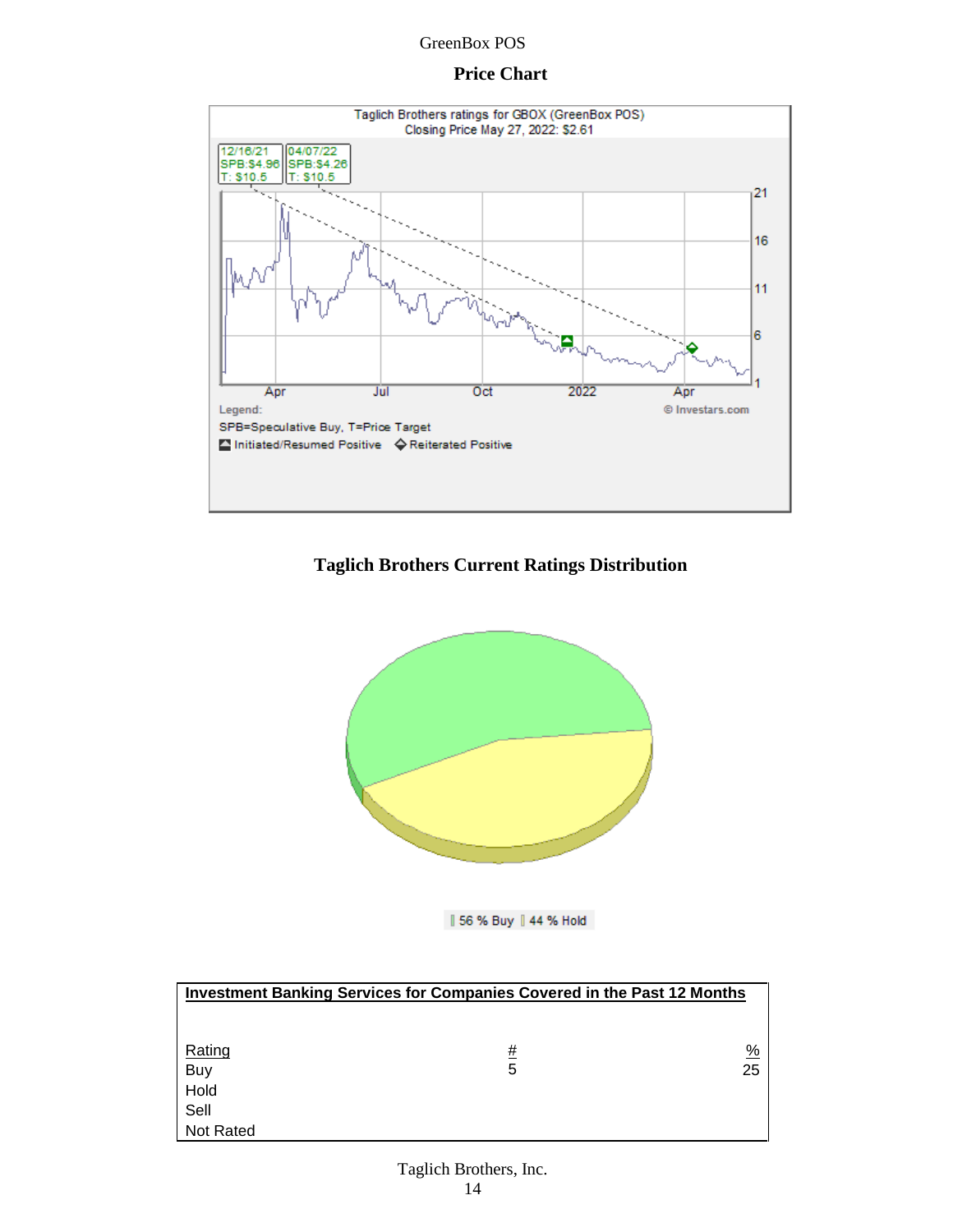#### **Important Disclosures**

As of the date of this report, certain employees of Taglich Brothers, Inc. own or have controlling interests in GBOX common stock. Russell Bernier, Vice President of Institutional Sales at Taglich Brothers, Inc., owns or has a controlling interest in 10,500 shares of GBOX's common stock. Howard Halpern, the research analyst of this report, owns or has a controlling interest in 3,359 shares of GBOX's common stock.

On November 2, 2021, Taglich Brothers, Inc. signed a Financial Advisory Agreement with EF Hutton, division of Benchmark Investments, LLC, whereby EF Hutton agreed to pay Taglich Brothers, Inc., \$225,000 for financial advisory services to GreenBox POS in relation to a \$100 million Senior Convertible Notes offering in which EF Hutton acted as the placement agent for GBOX.

All research issued by Taglich Brothers, Inc. is based on public information. GreenBox POS does not pay Taglich Brothers, Inc. for the creation and dissemination of research reports.

#### **General Disclosures**

The information and statistical data contained herein have been obtained from sources, which we believe to be reliable but in no way are warranted by us as to accuracy or completeness. We do not undertake to advise you as to changes in figures or our views. This is not a solicitation of any order to buy or sell. Taglich Brothers, Inc. is fully disclosed with its clearing firm, Axos Clearing, LLC, is not a market maker and does not sell to or buy from customers on a principal basis. The above statement is the opinion of Taglich Brothers, Inc. and is not a guarantee that the target price for the stock will be met or that predicted business results for the company will occur. There may be instances when fundamental, technical and quantitative opinions contained in this report are not in concert. We, our affiliates, any officer, director or stockholder or any member of their families may from time to time purchase or sell any of the above-mentioned or related securities. Analysts and members of the Research Department are prohibited from buying or selling securities issued by the companies that Taglich Brothers, Inc. has a research relationship with, except if ownership of such securities was prior to the start of such relationship, then an Analyst or member of the Research Department may sell such securities after obtaining expressed written permission from Compliance.

#### **Analyst Certification**

**I, Howard Halpern, the research analyst of this report, hereby certify that the views expressed in this report accurately reflect my personal views about the subject securities and issuers; and that no part of my compensation was, is, or will be directly or indirectly related to the specific recommendations or views contained in this report. I pledge that my current ownership in GBOX will always align with my rating.**

#### **Public Companies mentioned in this report:**

Signature Bank (NASDAQ: SBNY) Visa Inc. (NYSE: V) Fiserv, Inc. (NASDAQ: FISV)